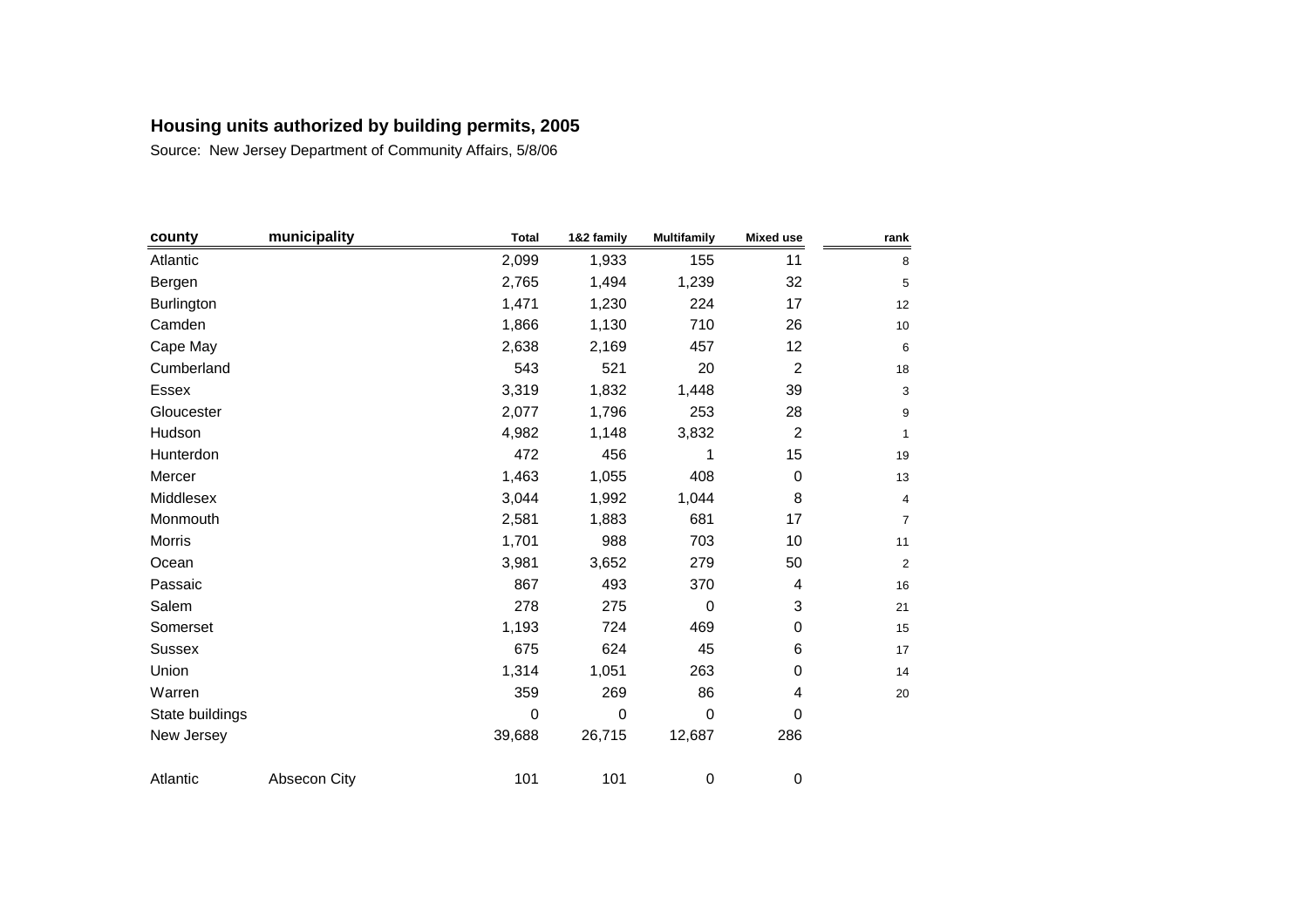| county   | municipality                | <b>Total</b> | 1&2 family | <b>Multifamily</b> | <b>Mixed use</b> | rank |
|----------|-----------------------------|--------------|------------|--------------------|------------------|------|
| Atlantic | <b>Atlantic City</b>        | 122          | 94         | 24                 | 4                |      |
| Atlantic | <b>Brigantine City</b>      | 177          | 177        | 0                  | 0                |      |
| Atlantic | Buena Borough               | 10           | 8          | $\Omega$           | $\overline{c}$   |      |
| Atlantic | <b>Buena Vista Township</b> | 27           | 27         | $\Omega$           | 0                |      |
| Atlantic | Corbin City                 | 1            | 1          | $\Omega$           | 0                |      |
| Atlantic | Egg Harbor City             | 4            | 4          | $\Omega$           | 0                |      |
| Atlantic | Egg Harbor Township         | 526          | 526        | $\Omega$           | 0                |      |
| Atlantic | <b>Estell Manor City</b>    | 6            | 6          | $\Omega$           | 0                |      |
| Atlantic | Folsom Borough              | 13           | 13         | $\Omega$           | 0                |      |
| Atlantic | Galloway Township           | 357          | 354        | $\Omega$           | 3                |      |
| Atlantic | Hamilton Township           | 342          | 246        | 94                 | $\overline{c}$   |      |
| Atlantic | Hammonton Township          | 79           | 79         | 0                  | 0                |      |
| Atlantic | <b>Linwood City</b>         | 28           | 28         | 0                  | 0                |      |
| Atlantic | Longport City               | 31           | 31         | 0                  | 0                |      |
| Atlantic | Margate City                | 60           | 47         | 13                 | 0                |      |
| Atlantic | <b>Mullica City</b>         | 21           | 21         | $\Omega$           | 0                |      |
| Atlantic | Northfield City             | 39           | 39         | $\Omega$           | 0                |      |
| Atlantic | Pleasantville City          | 124          | 100        | 24                 | 0                |      |
| Atlantic | Port Republic City          | 6            | 6          | $\Omega$           | 0                |      |
| Atlantic | Somers Point City           | 13           | 13         | $\Omega$           | 0                |      |
| Atlantic | <b>Ventnor City</b>         | 10           | 10         | 0                  | 0                |      |
| Atlantic | Weymouth Township           | 2            | 2          | 0                  | 0                |      |
| Bergen   | Allendale Borough           | 1            | 1          | $\Omega$           | 0                |      |
| Bergen   | Alpine Borough              | 28           | 20         | 8                  | 0                |      |
| Bergen   | Bergenfield Borough         | 123          | 16         | 107                | 0                |      |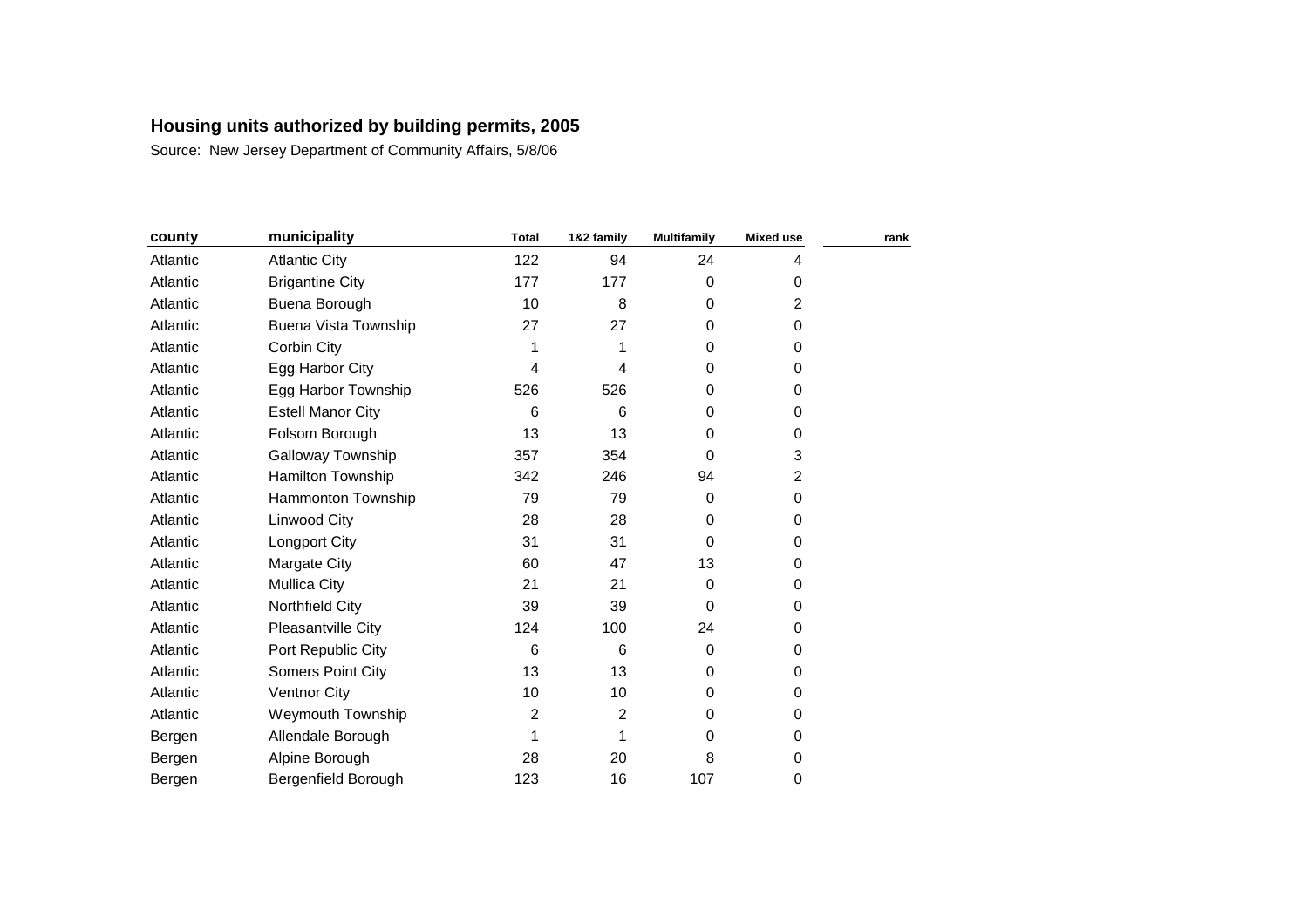| county | municipality              | <b>Total</b> | 1&2 family | <b>Multifamily</b> | <b>Mixed use</b> | rank |
|--------|---------------------------|--------------|------------|--------------------|------------------|------|
| Bergen | Bogota Borough            | 5            | 5          | $\Omega$           | 0                |      |
| Bergen | Carlstadt Borough         | 22           | 22         | $\Omega$           | 0                |      |
| Bergen | Cliffside Park Borough    | 65           | 31         | 34                 | 0                |      |
| Bergen | Closter Borough           | 36           | 36         | 0                  | 0                |      |
| Bergen | Cresskill Borough         | 90           | 20         | 70                 | 0                |      |
| Bergen | Demarest Borough          | 39           | 38         | $\mathbf 0$        | 1                |      |
| Bergen | Dumont Borough            | 3            | 3          | $\Omega$           | 0                |      |
| Bergen | Elmwood Park Borough      | 52           | 52         | 0                  | 0                |      |
| Bergen | East Rutherford Borough   | 15           | 15         | $\Omega$           | 0                |      |
| Bergen | Edgewater Borough         | 28           | 4          | 24                 | 0                |      |
| Bergen | Emerson Borough           | 8            | 8          | 0                  | 0                |      |
| Bergen | Englewood City            | 685          | 20         | 663                | 2                |      |
| Bergen | Englewood Cliffs Borough  | 35           | 35         | $\Omega$           | 0                |      |
| Bergen | Fair Lawn Borough         | 36           | 18         | 0                  | 18               |      |
| Bergen | Fairview Borough          | 56           | 40         | 16                 | 0                |      |
| Bergen | Fort Lee Borough          | 37           | 36         | 1                  | 0                |      |
| Bergen | Franklin Lakes Borough    | 37           | 36         | 0                  | 1                |      |
| Bergen | <b>Garfield City</b>      | 20           | 20         | 0                  | 0                |      |
| Bergen | Glen Rock Borough         | 3            | 3          | $\Omega$           | 0                |      |
| Bergen | <b>Hackensack City</b>    | 104          | 11         | 93                 | 0                |      |
| Bergen | Harrington Park Borough   | 7            | 7          | 0                  | 0                |      |
| Bergen | Hasbrouck Heights Borough | 17           | 17         | $\Omega$           | 0                |      |
| Bergen | Haworth Borough           | 13           | 13         | 0                  | 0                |      |
| Bergen | Hillsdale Borough         | 13           | 13         | 0                  | 0                |      |
| Bergen | Ho-Ho-Kus Borough         | 8            | 8          | 0                  | 0                |      |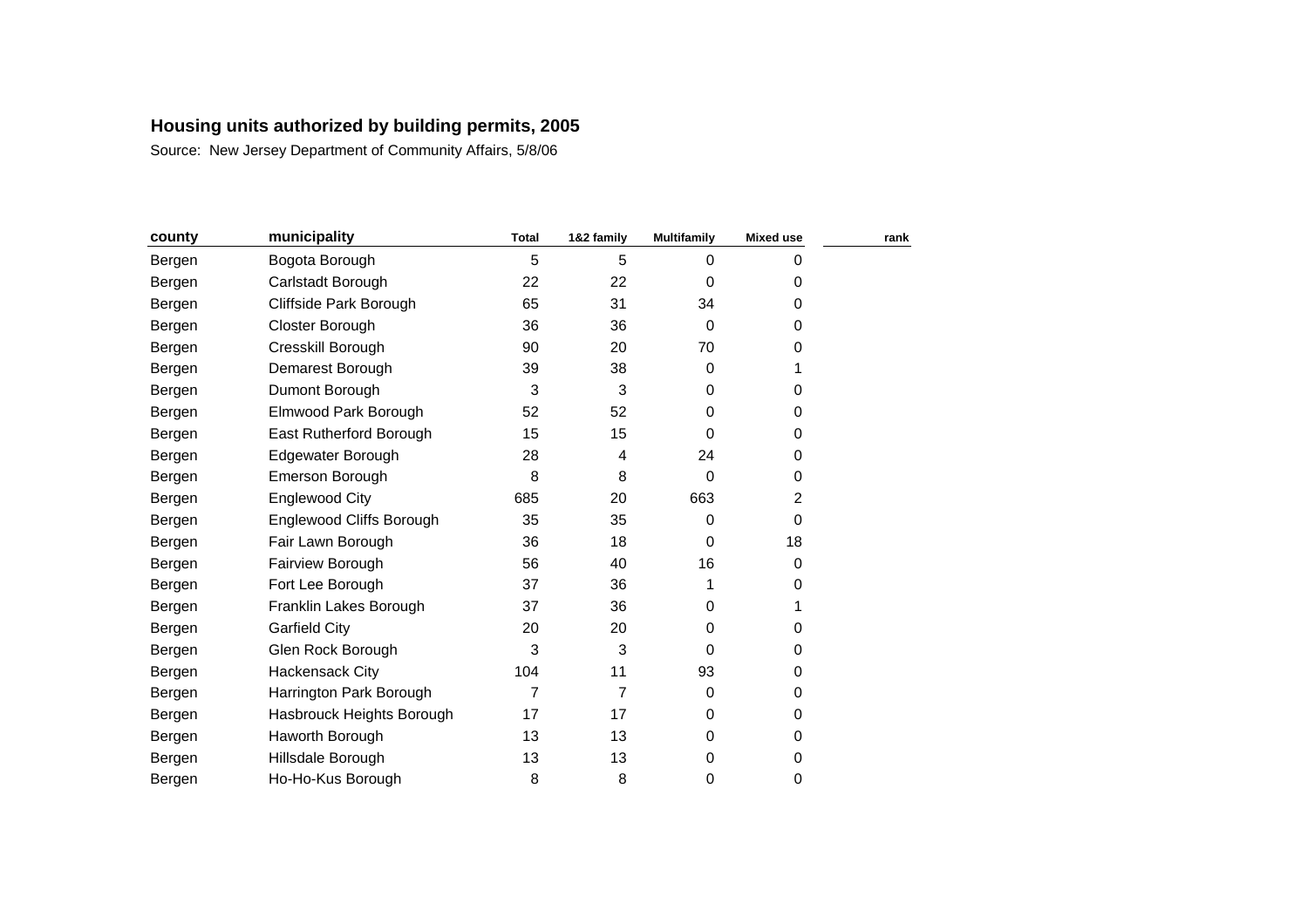| county | municipality               | <b>Total</b> | 1&2 family     | <b>Multifamily</b> | <b>Mixed use</b> | rank |
|--------|----------------------------|--------------|----------------|--------------------|------------------|------|
| Bergen | Leonia Borough             | 0            | $\mathbf 0$    | $\mathbf 0$        | 0                |      |
| Bergen | Little Ferry Borough       | 4            | 4              | 0                  | 0                |      |
| Bergen | Lodi Borough               | 58           | 58             | 0                  | 0                |      |
| Bergen | Lyndhurst Township         | 2            | $\overline{2}$ | 0                  | 0                |      |
| Bergen | Mahwah Township            | 31           | 29             | 0                  | $\overline{c}$   |      |
| Bergen | Maywood Borough            | 0            | 0              | 0                  | 0                |      |
| Bergen | Midland Park Borough       | 2            | 2              | 0                  | 0                |      |
| Bergen | Montvale Borough           | 18           | 17             | 0                  |                  |      |
| Bergen | Moonachie Borough          | 5            | 5              | 0                  | 0                |      |
| Bergen | New Milford Borough        | 12           | 12             | 0                  | 0                |      |
| Bergen | North Arlington Borough    | 5            | 5              | 0                  | 0                |      |
| Bergen | Northvale Borough          | 7            | 7              | 0                  | 0                |      |
| Bergen | Norwood Borough            | 16           | 16             | 0                  | 0                |      |
| Bergen | Oakland Borough            | 2            | $\overline{2}$ | $\Omega$           | 0                |      |
| Bergen | Old Tappan Borough         | 45           | 45             | 0                  | 0                |      |
| Bergen | Oradell Borough            | 3            | 3              | $\Omega$           | 0                |      |
| Bergen | Palisades Park Borough     | 233          | 203            | 30                 | 0                |      |
| Bergen | Paramus Borough            | 47           | 47             | 0                  | 0                |      |
| Bergen | Park Ridge Borough         | 13           | 13             | 0                  | 0                |      |
| Bergen | Ramsey Borough             | 121          | 120            | 0                  |                  |      |
| Bergen | Ridgefield Borough         | 14           | 13             | 0                  |                  |      |
| Bergen | Ridgefield Park Village    | 1            | 1              | 0                  | 0                |      |
| Bergen | Ridgewood Village          | 10           | 10             | $\Omega$           | 0                |      |
| Bergen | River Edge Borough         | 9            | 4              | 5                  | 0                |      |
| Bergen | <b>River Vale Township</b> | 19           | 19             | 0                  | 0                |      |
|        |                            |              |                |                    |                  |      |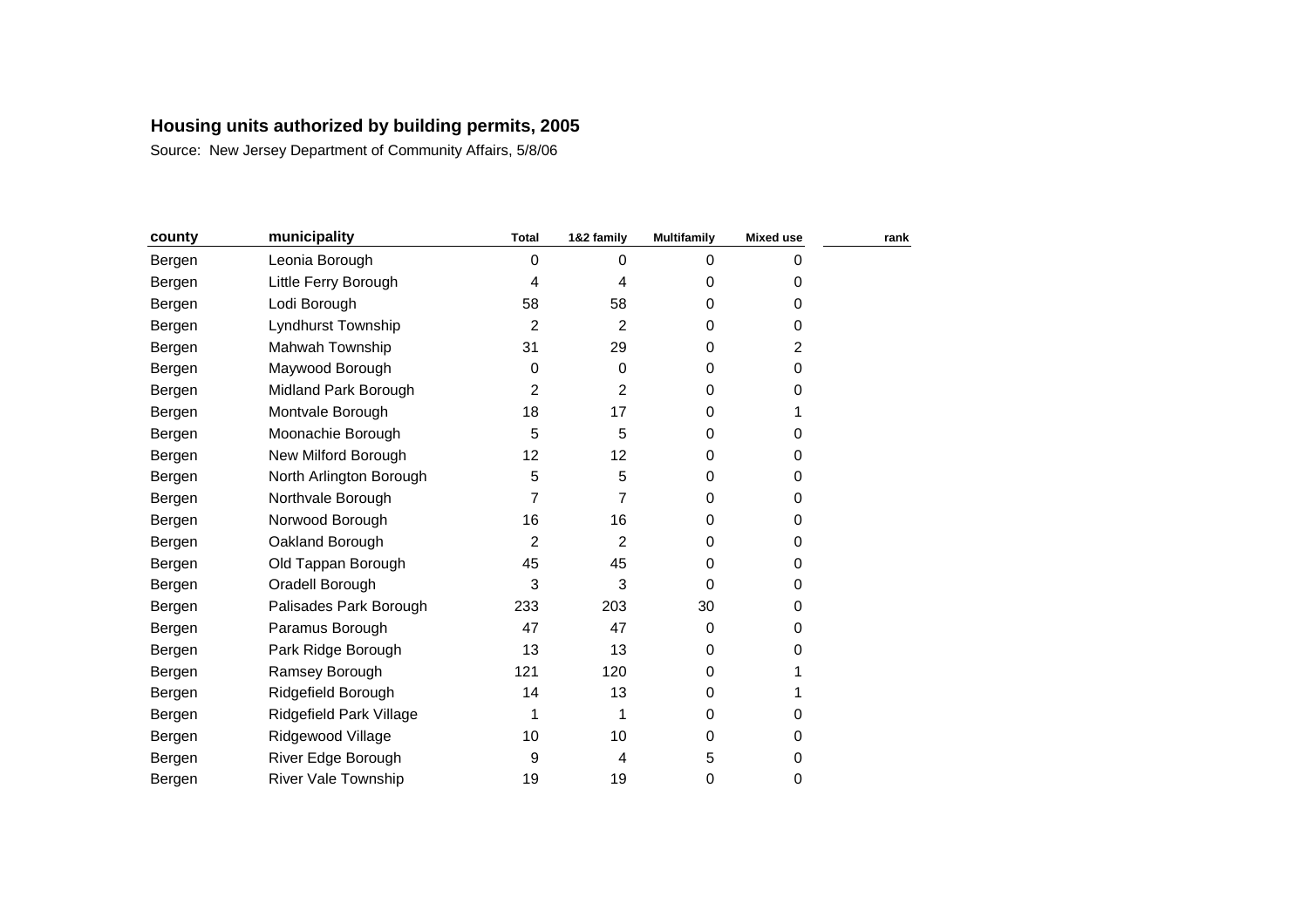| county            | municipality                 | <b>Total</b> | 1&2 family  | <b>Multifamily</b> | <b>Mixed use</b> | rank |
|-------------------|------------------------------|--------------|-------------|--------------------|------------------|------|
| Bergen            | Rochelle Park Township       | 4            | 4           | 0                  | 0                |      |
| Bergen            | Rockleigh Borough            | 0            | $\mathbf 0$ | 0                  | 0                |      |
| Bergen            | <b>Rutherford Borough</b>    | 19           | 19          | $\Omega$           | 0                |      |
| Bergen            | Saddle Brook Township        | 199          | 85          | 114                | 0                |      |
| Bergen            | Saddle River Borough         | 21           | 21          | 0                  | 0                |      |
| Bergen            | South Hackensack Twp         | 0            | $\Omega$    | $\Omega$           | 0                |      |
| Bergen            | <b>Teaneck Township</b>      | 87           | 13          | 74                 | 0                |      |
| Bergen            | <b>Tenafly Borough</b>       | 48           | 48          | 0                  | 0                |      |
| Bergen            | Teterboro Borough            | 0            | $\mathbf 0$ | 0                  | 0                |      |
| Bergen            | Upper Saddle River Borough   | 28           | 28          | $\Omega$           | 0                |      |
| Bergen            | <b>Waldwick Borough</b>      | 9            | 9           | 0                  | 0                |      |
| Bergen            | <b>Wallington Borough</b>    | 19           | 15          | 0                  | 4                |      |
| Bergen            | Washington Township          | 4            | 4           | 0                  | 0                |      |
| Bergen            | Westwood Borough             | 7            | 7           | 0                  | 0                |      |
| Bergen            | Woodcliff Lake Borough       | 35           | 34          | 0                  |                  |      |
| Bergen            | Wood-Ridge Borough           | 5            | 5           | $\Omega$           | 0                |      |
| Bergen            | Wyckoff Township             | 17           | 17          | 0                  | 0                |      |
| <b>Burlington</b> | <b>Bass River Township</b>   | 8            | 8           | $\Omega$           | 0                |      |
| Burlington        | <b>Beverly City</b>          | 2            | 2           | $\Omega$           | 0                |      |
| Burlington        | <b>Bordentown City</b>       | 4            | $\Omega$    | $\Omega$           | 4                |      |
| Burlington        | <b>Bordentown Township</b>   | 103          | 103         | $\Omega$           | 0                |      |
| Burlington        | <b>Burlington City</b>       | 11           | 11          | 0                  | 0                |      |
| Burlington        | <b>Burlington Township</b>   | 10           | 10          | $\Omega$           | 0                |      |
| Burlington        | <b>Chesterfield Township</b> | 146          | 145         | 0                  |                  |      |
| Burlington        | Cinnaminson Township         | 132          | 5           | 126                |                  |      |
|                   |                              |              |             |                    |                  |      |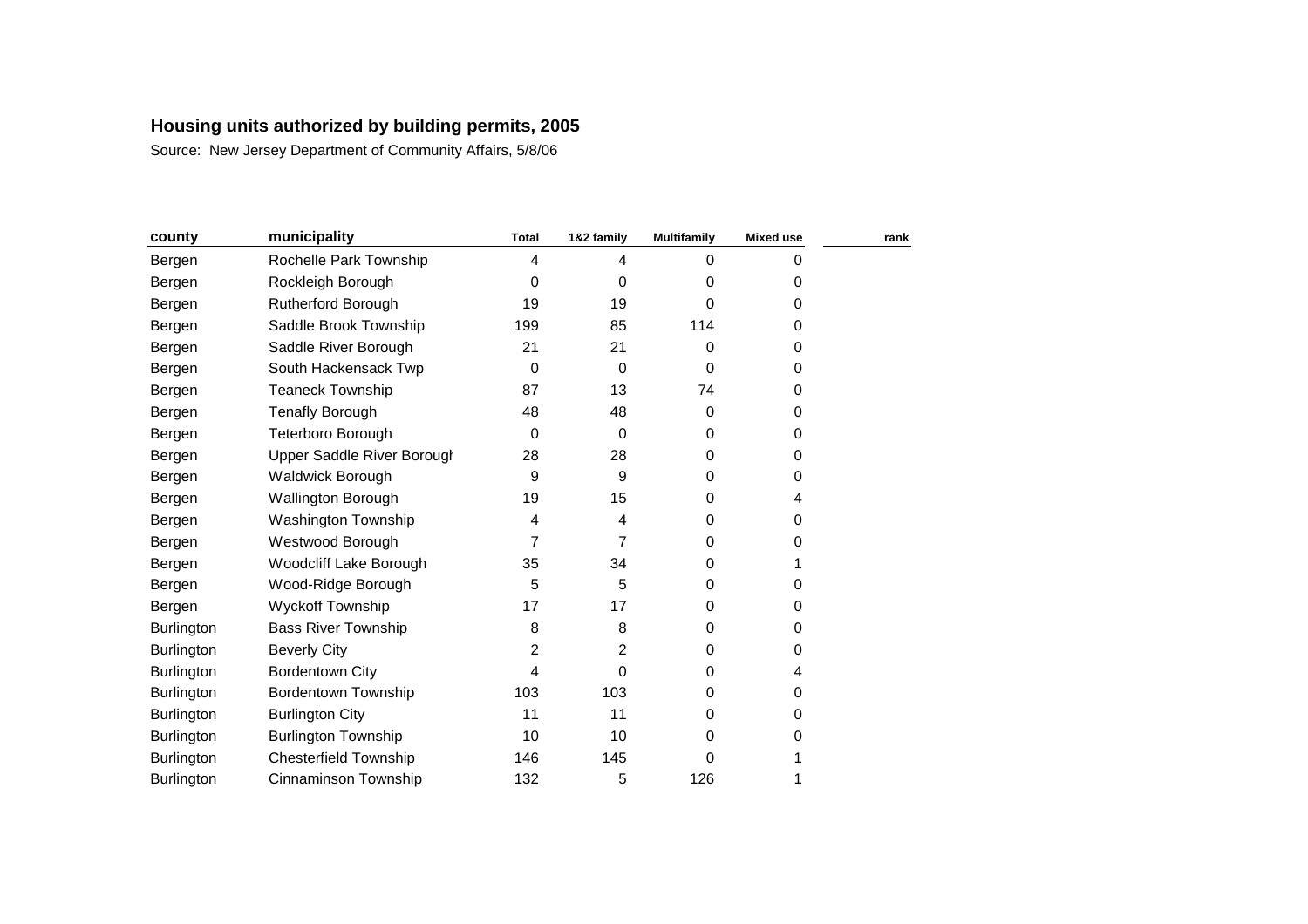| county            | municipality                   | <b>Total</b>   | 1&2 family     | <b>Multifamily</b> | <b>Mixed use</b> | rank |
|-------------------|--------------------------------|----------------|----------------|--------------------|------------------|------|
| Burlington        | Delanco Township               | 88             | 10             | 74                 | 4                |      |
| <b>Burlington</b> | Delran Township                | 9              | 9              | 0                  | 0                |      |
| Burlington        | Eastampton Township            | $\overline{c}$ | 2              | 0                  | 0                |      |
| Burlington        | <b>Edgewater Park Township</b> | 2              | 2              | 0                  | 0                |      |
| Burlington        | Evesham Township               | 30             | 30             | 0                  | 0                |      |
| Burlington        | Fieldsboro Borough             | 2              | 0              | 0                  | 2                |      |
| <b>Burlington</b> | Florence Township              | 135            | 135            | 0                  | 0                |      |
| <b>Burlington</b> | Hainesport Township            | 38             | 38             | 0                  | 0                |      |
| <b>Burlington</b> | <b>Lumberton Township</b>      | 94             | 94             | $\Omega$           | 0                |      |
| Burlington        | <b>Mansfield Township</b>      | 80             | 80             | 0                  | 0                |      |
| <b>Burlington</b> | Maple Shade Borough            | 6              | 6              | 0                  | 0                |      |
| Burlington        | <b>Medford Township</b>        | 27             | 27             | 0                  | 0                |      |
| Burlington        | Medford Lakes Borough          | 3              | 3              | 0                  | 0                |      |
| Burlington        | Moorestown Township            | 62             | 62             | $\Omega$           | 0                |      |
| <b>Burlington</b> | Mount Holly Township           | 14             | 14             | 0                  | 0                |      |
| <b>Burlington</b> | Mount Laurel Township          | 105            | 104            | 0                  |                  |      |
| <b>Burlington</b> | New Hanover Township           | 0              | $\Omega$       | $\Omega$           | 0                |      |
| <b>Burlington</b> | North Hanover Township         | 10             | 10             | 0                  | 0                |      |
| Burlington        | Palmyra Borough                | $\overline{2}$ | $\overline{2}$ | 0                  | 0                |      |
| Burlington        | Pemberton Borough              | 31             | 31             | 0                  | 0                |      |
| Burlington        | Pemberton Township             | 72             | 72             | 0                  | 0                |      |
| Burlington        | <b>Riverside Township</b>      | 5              | 5              | $\Omega$           | 0                |      |
| Burlington        | Riverton Borough               | 0              | 0              | 0                  | 0                |      |
| Burlington        | Shamong Township               | 13             | 13             | 0                  | 0                |      |
| <b>Burlington</b> | Southampton Township           | 87             | 87             | 0                  | 0                |      |
|                   |                                |                |                |                    |                  |      |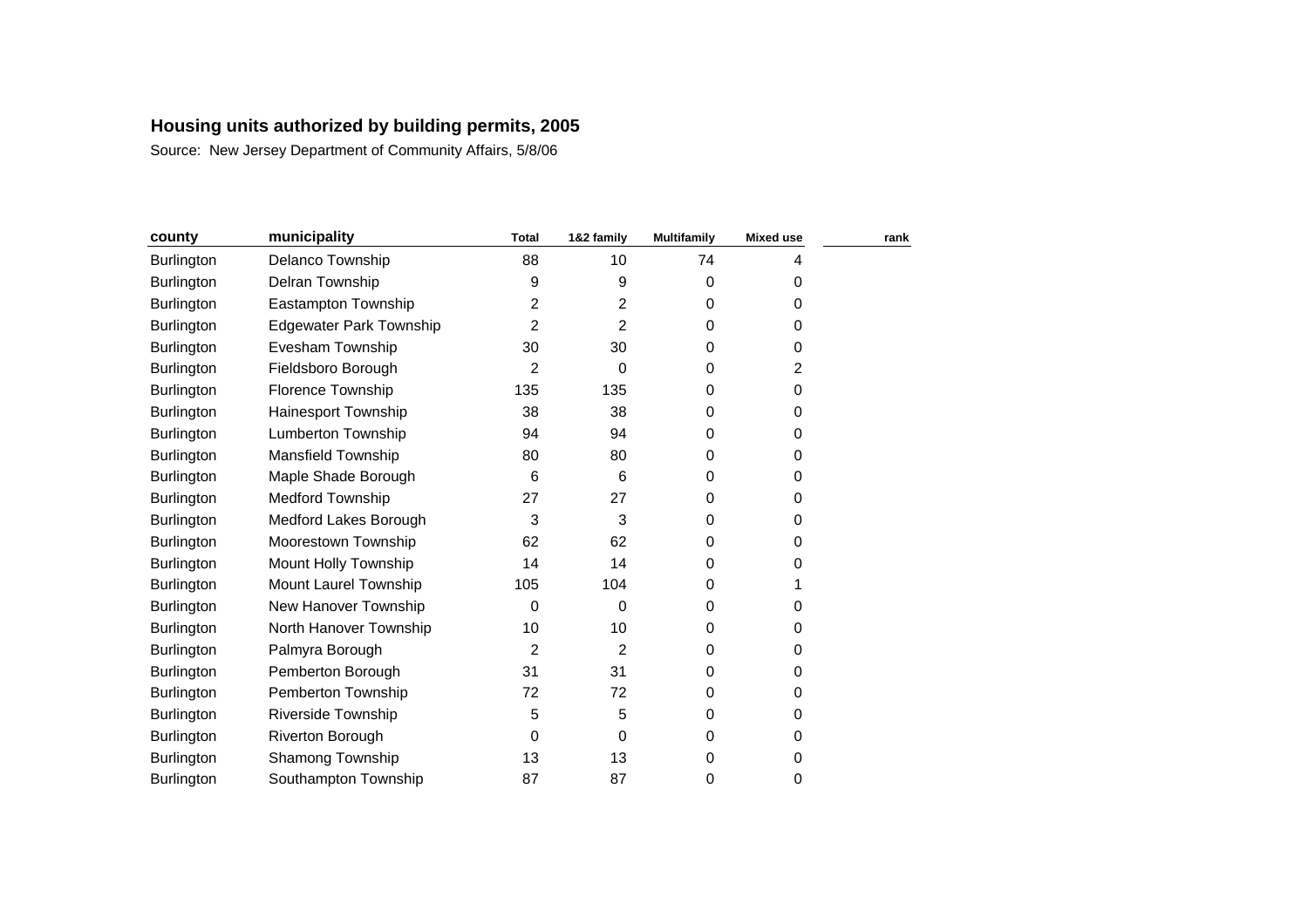| county            | municipality               | <b>Total</b>   | 1&2 family     | <b>Multifamily</b> | <b>Mixed use</b> | rank |
|-------------------|----------------------------|----------------|----------------|--------------------|------------------|------|
| Burlington        | Springfield Township       | $\overline{2}$ | $\overline{2}$ | $\Omega$           | 0                |      |
| <b>Burlington</b> | <b>Tabernacle Township</b> | 19             | 15             | 0                  | 4                |      |
| <b>Burlington</b> | Washington Township        | 1              |                | 0                  | 0                |      |
| <b>Burlington</b> | <b>Westampton Township</b> | 66             | 66             | 0                  | 0                |      |
| <b>Burlington</b> | Willingboro Township       | 37             | 13             | 24                 | 0                |      |
| Burlington        | Woodland Township          | 7              | 7              | 0                  | 0                |      |
| <b>Burlington</b> | Wrightstown Borough        | 6              | 6              | 0                  | 0                |      |
| Camden            | Audubon Borough            | 0              | 0              | 0                  | 0                |      |
| Camden            | Audubon Park Borough       | 0              | $\Omega$       | $\Omega$           | 0                |      |
| Camden            | Barrington Borough         | 13             | 13             | 0                  | 0                |      |
| Camden            | Bellmawr Borough           | 55             | 4              | 51                 | 0                |      |
| Camden            | Berlin Borough             | 64             | 64             | $\Omega$           | 0                |      |
| Camden            | <b>Berlin Township</b>     | 16             | 16             | $\Omega$           | 0                |      |
| Camden            | Brooklawn Borough          | $\mathbf 0$    | 0              | 0                  | 0                |      |
| Camden            | Camden City                | 77             | 4              | 73                 | 0                |      |
| Camden            | Cherry Hill Township       | 155            | 31             | 124                | 0                |      |
| Camden            | <b>Chesilhurst Borough</b> | 4              | 4              | $\Omega$           | 0                |      |
| Camden            | <b>Clementon Borough</b>   | 6              | 6              | 0                  | 0                |      |
| Camden            | Collingswood Borough       | 0              | 0              | 0                  | 0                |      |
| Camden            | Gibbsboro Borough          | 3              | 2              | $\Omega$           |                  |      |
| Camden            | <b>Gloucester City</b>     | 3              | 3              | 0                  | 0                |      |
| Camden            | <b>Gloucester Township</b> | 445            | 232            | 213                | 0                |      |
| Camden            | Haddon Township            | 12             | 11             | 0                  |                  |      |
| Camden            | Haddonfield Borough        | 32             | 12             | 20                 | 0                |      |
| Camden            | Haddon Heights Borough     | 7              | 7              | 0                  | 0                |      |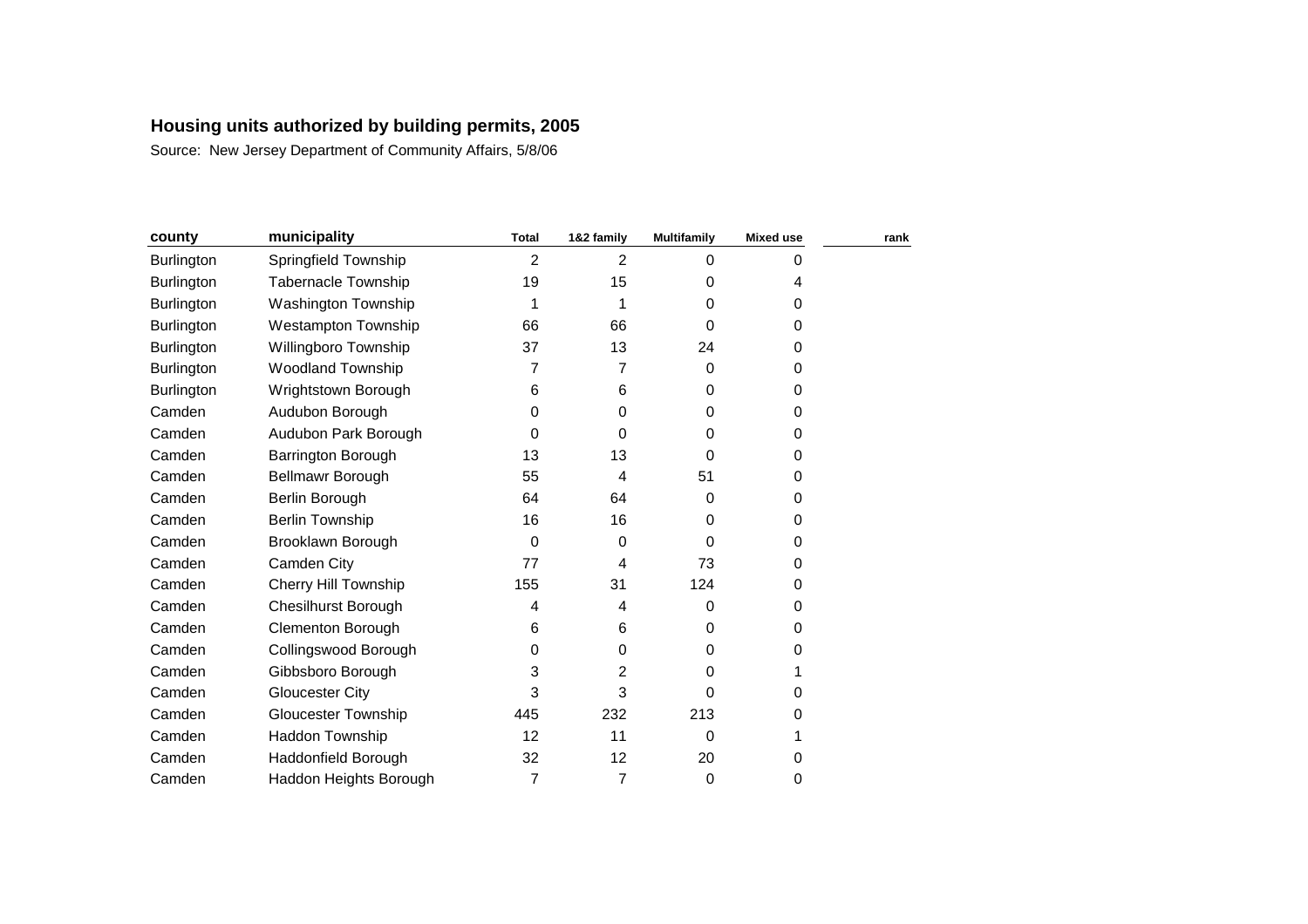| county   | municipality              | <b>Total</b>     | 1&2 family | <b>Multifamily</b> | <b>Mixed use</b> | rank |
|----------|---------------------------|------------------|------------|--------------------|------------------|------|
| Camden   | Hi-nella Borough          | 0                | $\Omega$   | $\Omega$           | 0                |      |
| Camden   | Laurel Springs Borough    | 1                |            | 0                  | 0                |      |
| Camden   | Lawnside Borough          | 24               | 24         | $\Omega$           | 0                |      |
| Camden   | Lindenwold Borough        | 7                | 7          | 0                  | 0                |      |
| Camden   | Magnolia Borough          | 8                | 8          | $\Omega$           | 0                |      |
| Camden   | Merchantville Borough     | 0                | $\Omega$   | 0                  | 0                |      |
| Camden   | Mount Ephraim Borough     | 1                |            | 0                  | 0                |      |
| Camden   | Oaklyn Borough            | 0                | $\Omega$   | $\Omega$           | 0                |      |
| Camden   | Pennsauken Township       | 91               | 15         | 76                 | 0                |      |
| Camden   | Pine Hill Borough         | 21               | 20         |                    | 0                |      |
| Camden   | Pine Valley Borough       | 25               |            | $\Omega$           | 24               |      |
| Camden   | Runnemede Borough         | $\boldsymbol{9}$ | 9          | 0                  | 0                |      |
| Camden   | Somerdale Borough         | 0                | 0          | 0                  | 0                |      |
| Camden   | <b>Stratford Borough</b>  | 2                | 2          | 0                  | 0                |      |
| Camden   | Tavistock Borough         | 0                | 0          | 0                  | 0                |      |
| Camden   | Voorhees Township         | 270              | 118        | 152                | 0                |      |
| Camden   | <b>Waterford Township</b> | 30               | 30         | 0                  | 0                |      |
| Camden   | <b>Winslow Township</b>   | 485              | 485        | $\Omega$           | 0                |      |
| Camden   | Woodlynne Borough         | 0                | $\Omega$   | 0                  | 0                |      |
| Cape May | Avalon Borough            | 188              | 143        | 45                 | 0                |      |
| Cape May | Cape May City             | 17               | 17         | $\Omega$           | 0                |      |
| Cape May | Cape May Point Borough    | 6                | 6          | $\Omega$           | 0                |      |
| Cape May | Dennis Township           | 10               | 10         | $\Omega$           | 0                |      |
| Cape May | Lower Township            | 85               | 77         | 8                  | 0                |      |
| Cape May | Middle Township           | 240              | 233        | 0                  | 7                |      |
|          |                           |                  |            |                    |                  |      |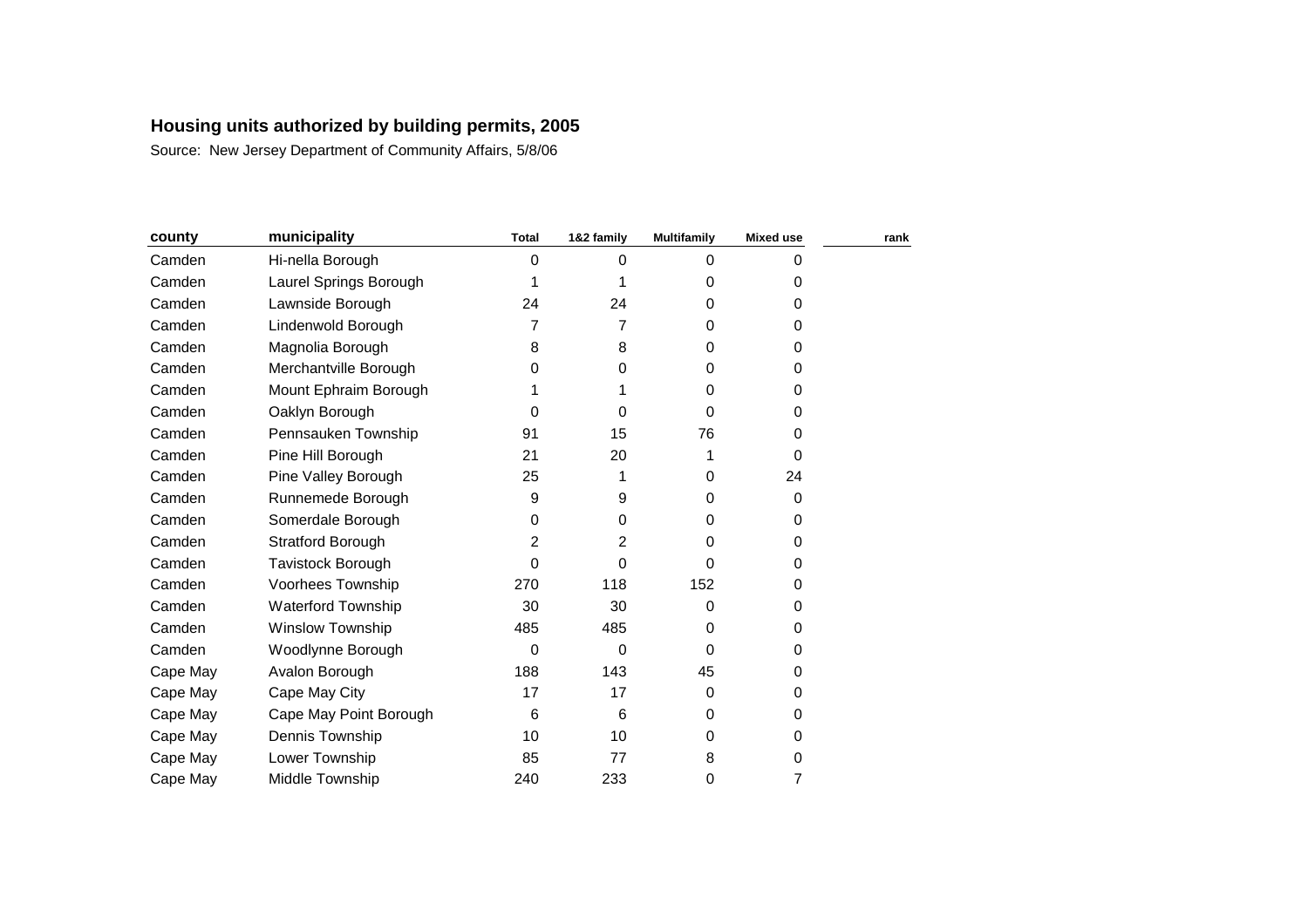| county     | municipality                    | <b>Total</b> | 1&2 family | <b>Multifamily</b> | <b>Mixed use</b> | rank |
|------------|---------------------------------|--------------|------------|--------------------|------------------|------|
| Cape May   | North Wildwood City             | 378          | 238        | 140                | 0                |      |
| Cape May   | Ocean City                      | 539          | 535        | 4                  | 0                |      |
| Cape May   | Sea Isle City                   | 238          | 238        | 0                  | 0                |      |
| Cape May   | Stone Harbor Borough            | 71           | 71         | 0                  | 0                |      |
| Cape May   | <b>Upper Township</b>           | 70           | 69         | 0                  | 1                |      |
| Cape May   | West Cape May Borough           | 7            | 7          | 0                  | 0                |      |
| Cape May   | West Wildwood Borough           | 36           | 36         | 0                  | 0                |      |
| Cape May   | <b>Wildwood City</b>            | 321          | 251        | 68                 | 2                |      |
| Cape May   | Wildwood Crest Borough          | 418          | 226        | 192                | 0                |      |
| Cape May   | Woodbine Borough                | 14           | 12         | 0                  | 2                |      |
| Cumberland | <b>Bridgeton City</b>           | 0            | $\Omega$   | $\Omega$           | 0                |      |
| Cumberland | <b>Commercial Township</b>      | 6            | 6          | $\Omega$           | 0                |      |
| Cumberland | Deerfield Township              | 17           | 17         | $\Omega$           | 0                |      |
| Cumberland | Downe Township                  | 7            | 7          | $\Omega$           | 0                |      |
| Cumberland | Fairfield Township              | 14           | 14         | 0                  | 0                |      |
| Cumberland | <b>Greenwich Township</b>       | 6            | 6          | 0                  | 0                |      |
| Cumberland | <b>Hopewell Township</b>        | 6            | 6          | $\Omega$           | 0                |      |
| Cumberland | Lawrence Township               | 0            | $\Omega$   | $\Omega$           | 0                |      |
| Cumberland | Maurice River Township          | 10           | 10         | 0                  | 0                |      |
| Cumberland | Millville City                  | 148          | 147        | $\Omega$           | 1                |      |
| Cumberland | Shiloh Borough                  | 3            | 3          | 0                  | 0                |      |
| Cumberland | <b>Stow Creek Township</b>      | 4            | 4          | $\Omega$           | 0                |      |
| Cumberland | <b>Upper Deerfield Township</b> | 63           | 43         | 20                 | 0                |      |
| Cumberland | <b>Vineland City</b>            | 259          | 258        | 0                  |                  |      |
| Essex      | <b>Belleville Town</b>          | 57           | 10         | 47                 | 0                |      |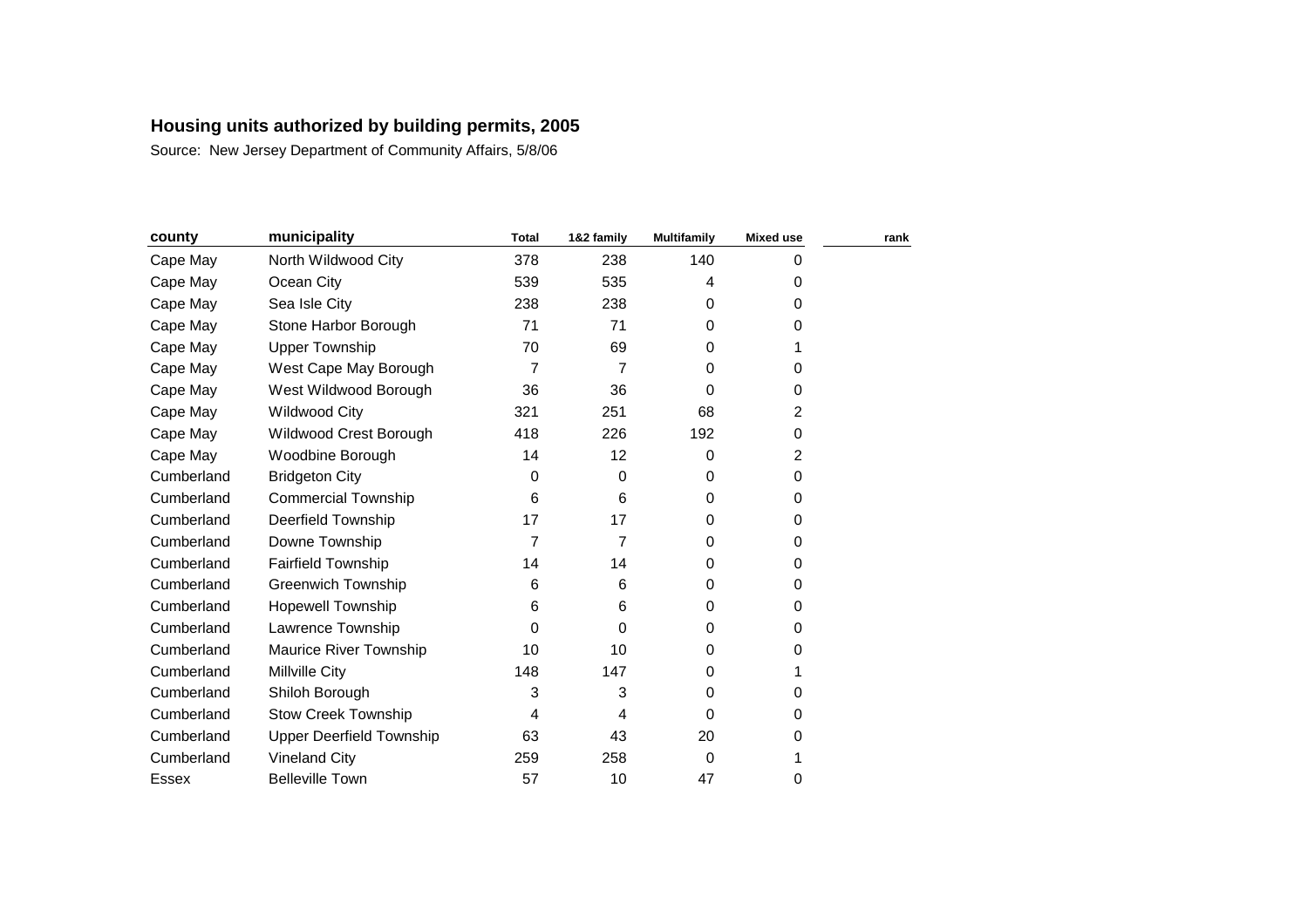| county       | municipality                | <b>Total</b> | 1&2 family     | <b>Multifamily</b> | <b>Mixed use</b> | rank |
|--------------|-----------------------------|--------------|----------------|--------------------|------------------|------|
| <b>Essex</b> | <b>Bloomfield Township</b>  | 1            |                | $\Omega$           | 0                |      |
| <b>Essex</b> | <b>Caldwell Township</b>    | 2            | $\overline{2}$ | 0                  | 0                |      |
| <b>Essex</b> | <b>Cedar Grove Township</b> | 12           | 10             | 0                  | 2                |      |
| <b>Essex</b> | East Orange City            | 61           | 61             | 0                  | 0                |      |
| Essex        | <b>Essex Fells Township</b> | 1            |                | 0                  | 0                |      |
| <b>Essex</b> | <b>Fairfield Township</b>   | 25           | 25             | $\Omega$           | 0                |      |
| Essex        | Glen Ridge Borough          | 57           | 25             | 32                 | 0                |      |
| Essex        | Irvington Township          | 55           | 55             | $\Omega$           | 0                |      |
| Essex        | Livingston Township         | 219          | 87             | 101                | 31               |      |
| <b>Essex</b> | Maplewood Township          | 18           | 18             | 0                  | 0                |      |
| <b>Essex</b> | Millburn Township           | 44           | 44             | $\Omega$           | 0                |      |
| <b>Essex</b> | <b>Montclair Township</b>   | 58           | 31             | 25                 | $\overline{2}$   |      |
| <b>Essex</b> | Newark City                 | 2,611        | 1,398          | 1,210              | 3                |      |
| Essex        | North Caldwell Borough      | 8            | 8              | 0                  | 0                |      |
| <b>Essex</b> | Nutley Township             | 12           | 12             | $\Omega$           | 0                |      |
| Essex        | City of Orange Township     | 36           | $\overline{2}$ | 33                 |                  |      |
| Essex        | Roseland Borough            | 28           | 28             | $\Omega$           | 0                |      |
| <b>Essex</b> | South Orange Village        | 0            | $\Omega$       | $\Omega$           | 0                |      |
| <b>Essex</b> | Verona Township             | 4            | 4              | $\Omega$           | 0                |      |
| <b>Essex</b> | West Caldwell Township      | 6            | 6              | 0                  | 0                |      |
| <b>Essex</b> | West Orange Township        | 4            | 4              | 0                  | 0                |      |
| Gloucester   | Clayton Borough             | 29           | 29             | $\Omega$           | 0                |      |
| Gloucester   | Deptford Township           | 260          | 260            | $\Omega$           | 0                |      |
| Gloucester   | East Greenwich Township     | 160          | 158            | 0                  | $\overline{c}$   |      |
| Gloucester   | <b>Elk Township</b>         | 32           | 32             | 0                  | 0                |      |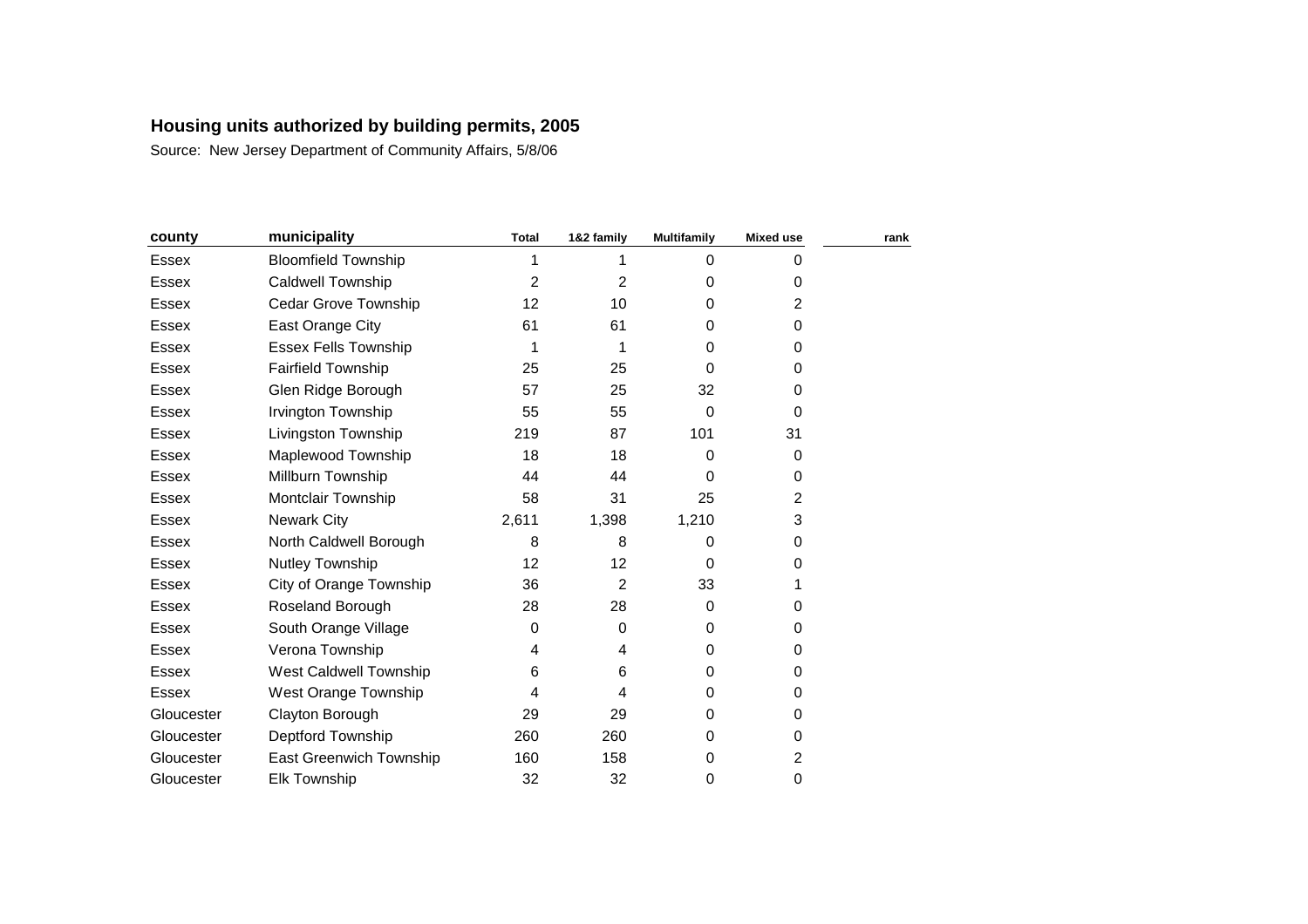| county     | municipality               | <b>Total</b> | 1&2 family | <b>Multifamily</b> | <b>Mixed use</b> | rank |
|------------|----------------------------|--------------|------------|--------------------|------------------|------|
| Gloucester | Franklin Township          | 109          | 109        | $\Omega$           | 0                |      |
| Gloucester | Glassboro Borough          | 64           | 63         | 1                  | 0                |      |
| Gloucester | <b>Greenwich Township</b>  | 13           | 13         | 0                  | 0                |      |
| Gloucester | Harrison Township          | 213          | 209        | $\Omega$           | 4                |      |
| Gloucester | Logan Township             | 12           |            | $\Omega$           | 11               |      |
| Gloucester | Mantua Township            | 50           | 48         | $\Omega$           | $\overline{c}$   |      |
| Gloucester | Monroe Township            | 256          | 256        | 0                  | 0                |      |
| Gloucester | National Park Borough      | 4            | 4          | $\Omega$           | 0                |      |
| Gloucester | Newfield Borough           | 0            | $\Omega$   | $\Omega$           | 0                |      |
| Gloucester | Paulsboro Borough          | 0            | 0          | 0                  | 0                |      |
| Gloucester | Pitman Borough             | 5            | 5          | $\Omega$           | 0                |      |
| Gloucester | South Harrison Township    | 38           | 31         | 0                  | 7                |      |
| Gloucester | Swedesborough Borough      | 3            | 1          | $\Omega$           | $\overline{2}$   |      |
| Gloucester | <b>Washington Township</b> | 66           | 66         | 0                  | 0                |      |
| Gloucester | Wenonah Borough            | 1            | 1          | 0                  | 0                |      |
| Gloucester | West Deptford Township     | 361          | 109        | 252                | 0                |      |
| Gloucester | Westville Borough          | 3            | 3          | 0                  | 0                |      |
| Gloucester | <b>Woodbury City</b>       | 6            | 6          | $\Omega$           | 0                |      |
| Gloucester | Woodbury Heights Borough   | 4            | 4          | $\Omega$           | 0                |      |
| Gloucester | <b>Woolwich Township</b>   | 388          | 388        | $\Omega$           | 0                |      |
| Hudson     | <b>Bayonne City</b>        | 58           | 56         | $\overline{2}$     | 0                |      |
| Hudson     | East Newark Borough        | 12           | 12         | 0                  | 0                |      |
| Hudson     | Guttenberg Town            | 9            | 7          | 0                  | 2                |      |
| Hudson     | Harrison Town              | 31           | 31         | 0                  | 0                |      |
| Hudson     | Hoboken City               | 443          | 2          | 441                | 0                |      |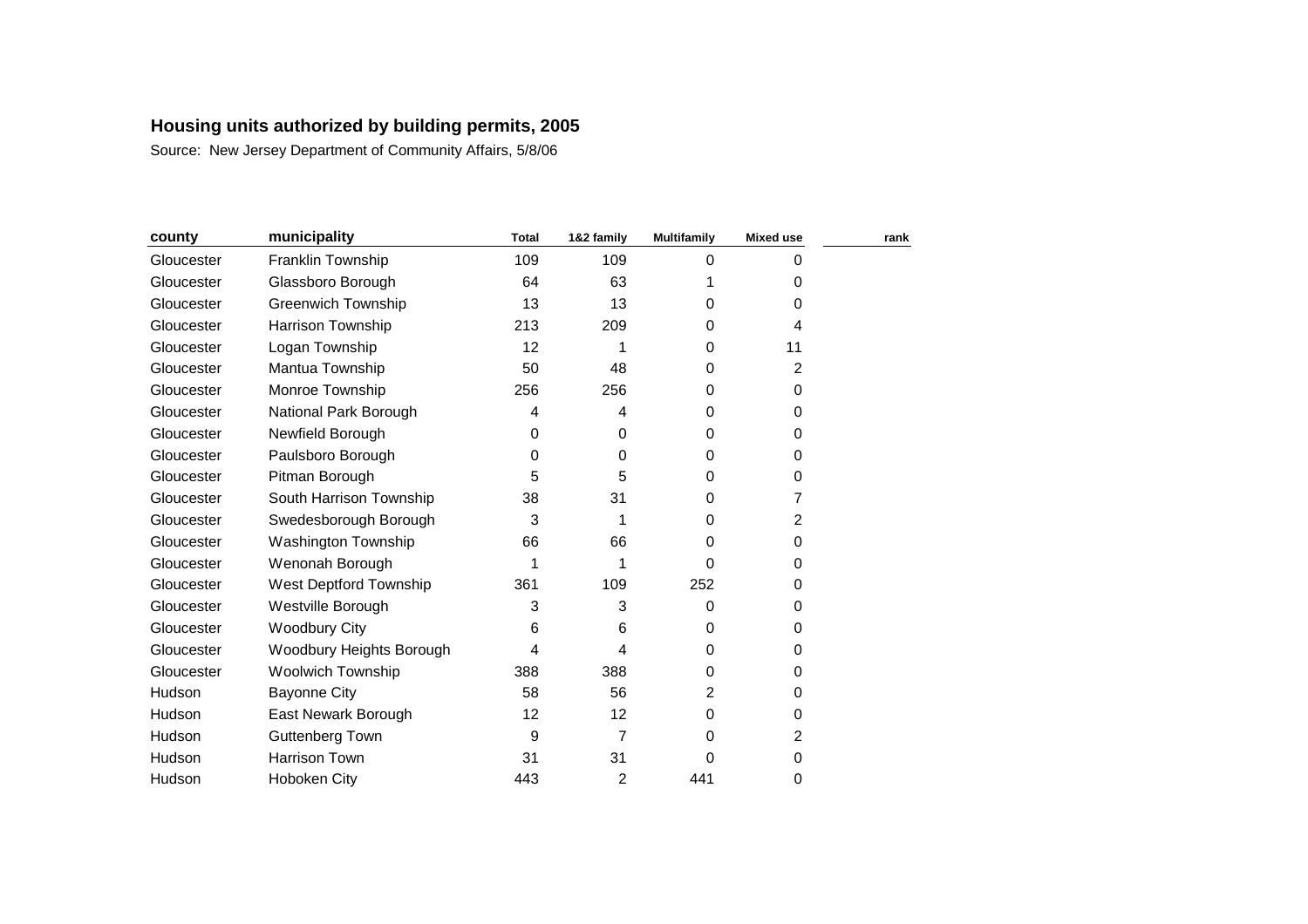| county    | municipality              | <b>Total</b> | 1&2 family | <b>Multifamily</b> | <b>Mixed use</b> | rank |
|-----------|---------------------------|--------------|------------|--------------------|------------------|------|
| Hudson    | Jersey City               | 3,778        | 822        | 2,956              | 0                |      |
| Hudson    | <b>Kearny Town</b>        | 30           | 27         | 3                  | 0                |      |
| Hudson    | North Bergen Township     | 227          | 81         | 146                | 0                |      |
| Hudson    | Secaucus Town             | 72           | 72         | 0                  | 0                |      |
| Hudson    | <b>Union City</b>         | 76           | 0          | 76                 | 0                |      |
| Hudson    | Weehawken Township        | 0            | 0          | 0                  | 0                |      |
| Hudson    | West New York Town        | 246          | 38         | 208                | 0                |      |
| Hunterdon | Alexandria Township       | 51           | 48         | $\Omega$           | 3                |      |
| Hunterdon | Bethlehem Township        | 12           | 12         | $\Omega$           | 0                |      |
| Hunterdon | <b>Bloomsbury Borough</b> | 1            |            | 0                  | 0                |      |
| Hunterdon | Califon Borough           | 1            |            | $\Omega$           | 0                |      |
| Hunterdon | <b>Clinton Town</b>       | 0            | 0          | 0                  | 0                |      |
| Hunterdon | <b>Clinton Township</b>   | 72           | 72         | $\Omega$           | 0                |      |
| Hunterdon | <b>Delaware Township</b>  | 7            | 7          | $\Omega$           | 0                |      |
| Hunterdon | East Amwell Township      | 9            | 9          | 0                  | 0                |      |
| Hunterdon | Flemington Borough        | 0            | 0          | $\Omega$           | 0                |      |
| Hunterdon | Franklin Township         | 8            | 8          | $\Omega$           | 0                |      |
| Hunterdon | Frenchtown Borough        | 0            | 0          | $\Omega$           | 0                |      |
| Hunterdon | Glen Gardner Borough      | 0            | 0          | $\Omega$           | 0                |      |
| Hunterdon | Hampton Borough           | 23           | 23         | 0                  | 0                |      |
| Hunterdon | High Bridge Borough       | 4            | 4          | 0                  | 0                |      |
| Hunterdon | <b>Holland Township</b>   | 11           | 11         | 0                  | 0                |      |
| Hunterdon | Kingwood Township         | 27           | 17         | 0                  | 10               |      |
| Hunterdon | Lambertville City         | 60           | 59         | 1                  | 0                |      |
| Hunterdon | Lebanon Borough           | 0            | 0          | 0                  | 0                |      |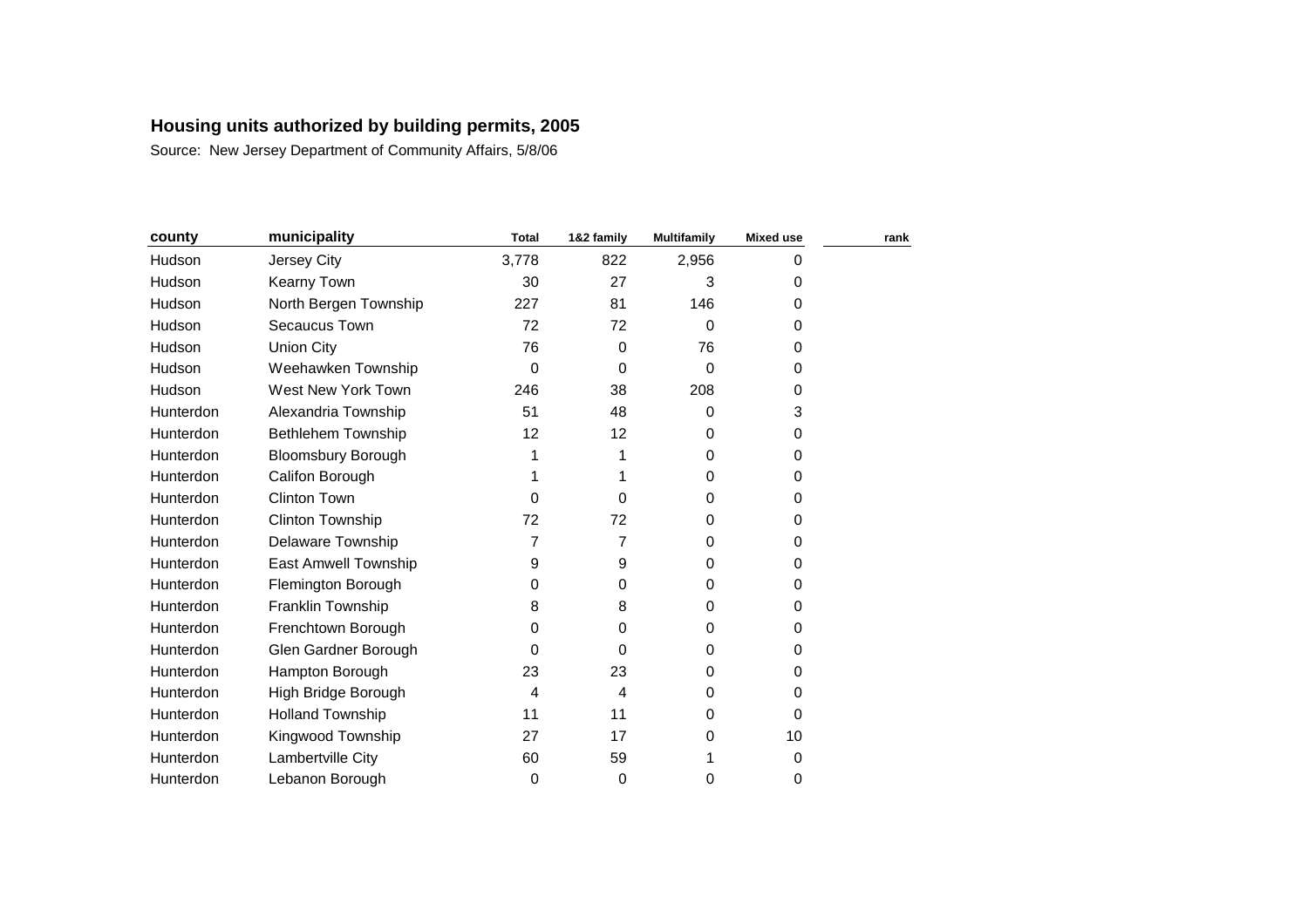| county    | municipality                   | <b>Total</b>   | 1&2 family | <b>Multifamily</b> | <b>Mixed use</b> | rank |
|-----------|--------------------------------|----------------|------------|--------------------|------------------|------|
| Hunterdon | Lebanon Township               | $6\phantom{1}$ | 6          | $\Omega$           | 0                |      |
| Hunterdon | Milford Borough                | 3              | 3          | 0                  | 0                |      |
| Hunterdon | Raritan Township               | 85             | 85         | 0                  | 0                |      |
| Hunterdon | <b>Readington Township</b>     | 26             | 26         | 0                  | 0                |      |
| Hunterdon | Stockton Borough               | 1              |            | 0                  | 0                |      |
| Hunterdon | Tewksbury Township             | 34             | 33         | 0                  |                  |      |
| Hunterdon | Union Township                 | 12             | 12         | $\Omega$           | 0                |      |
| Hunterdon | <b>West Amwell Township</b>    | 19             | 18         | 0                  |                  |      |
| Mercer    | East Windsor Township          | 87             | 87         | $\Omega$           | 0                |      |
| Mercer    | <b>Ewing Township</b>          | 25             | 25         | 0                  | 0                |      |
| Mercer    | <b>Hamilton Township</b>       | 340            | 340        | $\Omega$           | 0                |      |
| Mercer    | Hightstown Borough             | 11             | 11         | 0                  | 0                |      |
| Mercer    | Hopewell Borough               | 4              |            | 3                  | 0                |      |
| Mercer    | <b>Hopewell Township</b>       | 132            | 48         | 84                 | 0                |      |
| Mercer    | Lawrence Township              | 232            | 122        | 110                | 0                |      |
| Mercer    | Pennington Borough             | 1              |            | $\Omega$           | 0                |      |
| Mercer    | Princeton Borough              | 13             | 13         | $\Omega$           | 0                |      |
| Mercer    | <b>Princeton Township</b>      | 80             | 12         | 68                 | 0                |      |
| Mercer    | <b>Trenton City</b>            | 237            | 94         | 143                | 0                |      |
| Mercer    | Washington Township            | 137            | 137        | $\Omega$           | 0                |      |
| Mercer    | West Windsor Township          | 164            | 164        | 0                  | 0                |      |
| Middlesex | Carteret Borough               | 238            | 48         | 190                | 0                |      |
| Middlesex | Cranbury Township              | 5              | 4          | 0                  |                  |      |
| Middlesex | Dunellen Borough               | 8              | 8          | 0                  | 0                |      |
| Middlesex | <b>East Brunswick Township</b> | 21             | 21         | 0                  | 0                |      |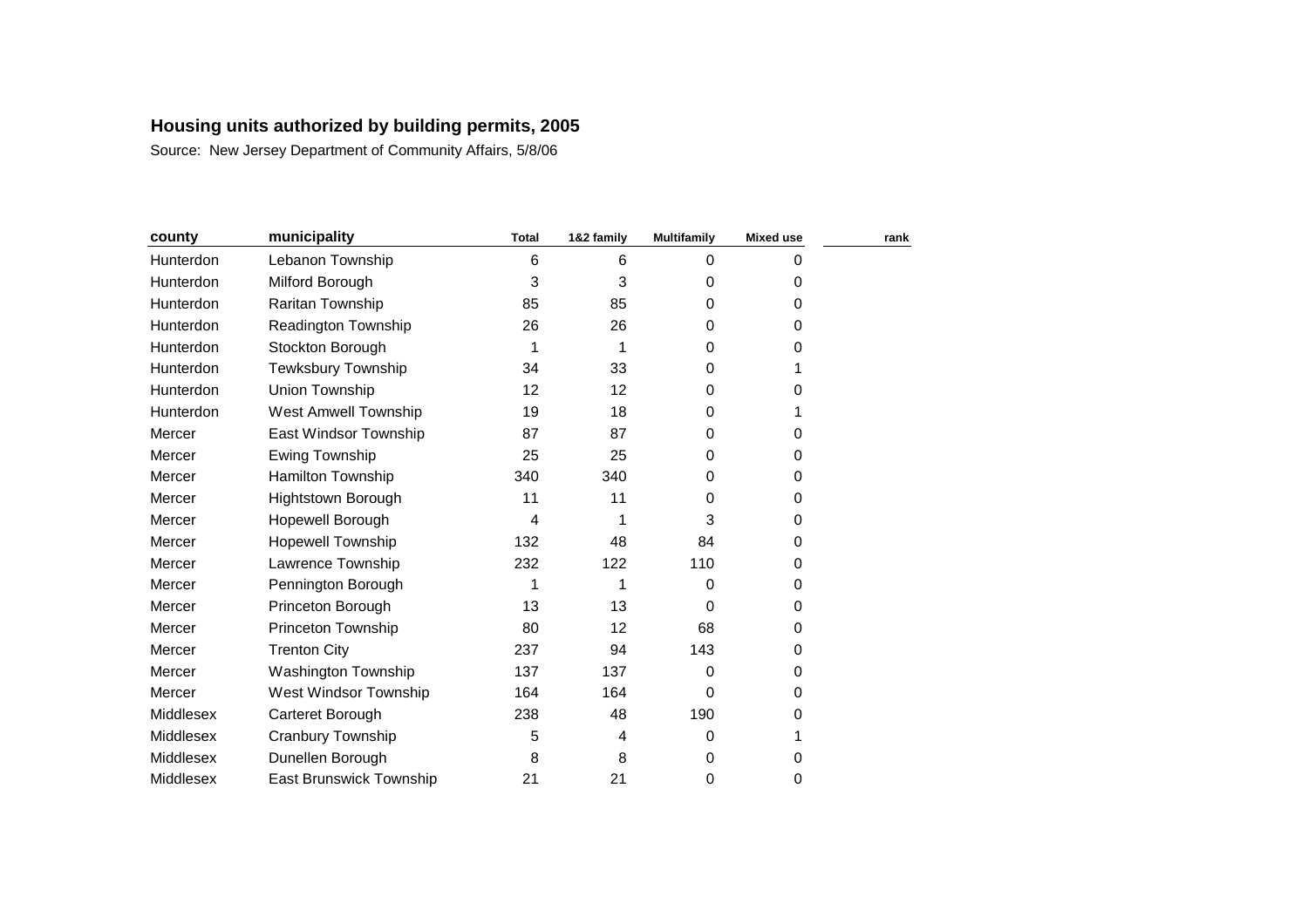| county    | municipality                 | <b>Total</b> | 1&2 family  | <b>Multifamily</b> | <b>Mixed use</b> | rank |
|-----------|------------------------------|--------------|-------------|--------------------|------------------|------|
| Middlesex | Edison Township              | 244          | 99          | 145                | 0                |      |
| Middlesex | Helmetta Borough             | 0            | $\Omega$    | 0                  | 0                |      |
| Middlesex | <b>Highland Park Borough</b> | 9            | 5           | $\Omega$           | 4                |      |
| Middlesex | Jamesburg Borough            | 3            | 2           | $\Omega$           | 1                |      |
| Middlesex | Old Bridge Township          | 539          | 477         | 62                 | 0                |      |
| Middlesex | Metuchen Borough             | 14           | 14          | $\Omega$           | 0                |      |
| Middlesex | Middlesex Borough            | 6            | 6           | $\Omega$           | 0                |      |
| Middlesex | Milltown Borough             | 1            |             | $\Omega$           | 0                |      |
| Middlesex | Monroe Township              | 690          | 678         | 10                 | 2                |      |
| Middlesex | <b>New Brunswick City</b>    | 28           | 19          | 9                  | 0                |      |
| Middlesex | North Brunswick Township     | 277          | 79          | 198                | 0                |      |
| Middlesex | Perth Amboy City             | 100          | 37          | 63                 | 0                |      |
| Middlesex | Piscataway Township          | 211          | 42          | 169                | 0                |      |
| Middlesex | Plainsboro Township          | 62           | 61          |                    | 0                |      |
| Middlesex | Sayreville Borough           | 65           | 65          | $\Omega$           | 0                |      |
| Middlesex | South Amboy City             | 95           | 61          | 34                 | 0                |      |
| Middlesex | South Brunswick Township     | 213          | 165         | 48                 | 0                |      |
| Middlesex | South Plainfield Borough     | 23           | 23          | $\Omega$           | 0                |      |
| Middlesex | South River Borough          | 3            | 3           | $\Omega$           | 0                |      |
| Middlesex | Spotswood Borough            | 21           | 21          | 0                  | 0                |      |
| Middlesex | Woodbridge Township          | 168          | 53          | 115                | 0                |      |
| Monmouth  | Allenhurst Borough           | 0            | 0           | 0                  | 0                |      |
| Monmouth  | Allentown Borough            | 0            | 0           | 0                  | 0                |      |
| Monmouth  | <b>Asbury Park City</b>      | 93           | 30          | 62                 |                  |      |
| Monmouth  | Atlantic Highlands Borough   | 0            | $\mathbf 0$ | $\Omega$           | 0                |      |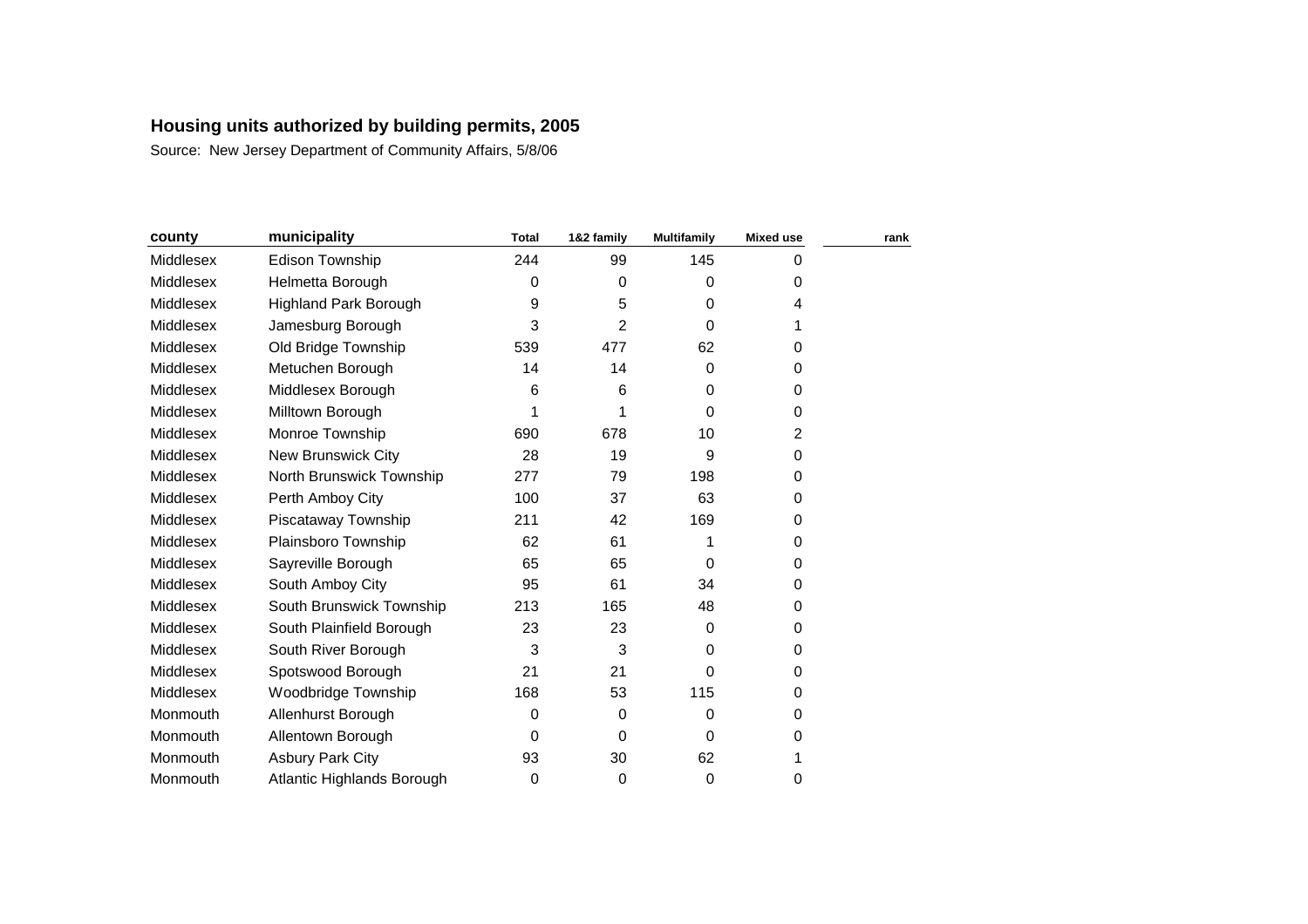| county   | municipality                 | <b>Total</b> | 1&2 family | <b>Multifamily</b> | <b>Mixed use</b> | rank |
|----------|------------------------------|--------------|------------|--------------------|------------------|------|
| Monmouth | Avon-by-the-Sea Borough      | 15           | 14         | $\Omega$           |                  |      |
| Monmouth | <b>Belmar Borough</b>        | 14           | 14         | 0                  | 0                |      |
| Monmouth | <b>Bradley Beach Borough</b> | 12           | 12         | 0                  | 0                |      |
| Monmouth | <b>Brielle Borough</b>       | 20           | 20         | 0                  | 0                |      |
| Monmouth | <b>Colts Neck Township</b>   | 20           | 20         | 0                  | 0                |      |
| Monmouth | Deal Borough                 | 7            | 7          | $\Omega$           | 0                |      |
| Monmouth | Eatontown Borough            | 17           | 17         | 0                  | 0                |      |
| Monmouth | Englishtown Borough          | 41           | 41         | 0                  | 0                |      |
| Monmouth | Fair Haven Borough           | 16           | 16         | $\Omega$           | 0                |      |
| Monmouth | Farmingdale Borough          | 1            | 1          | 0                  | 0                |      |
| Monmouth | Freehold Borough             | 6            | 6          | 0                  | 0                |      |
| Monmouth | Freehold Township            | 327          | 27         | 300                | 0                |      |
| Monmouth | <b>Highlands Borough</b>     | 10           | 10         | $\Omega$           | 0                |      |
| Monmouth | <b>Holmdel Township</b>      | 25           | 25         | 0                  | 0                |      |
| Monmouth | <b>Howell Township</b>       | 192          | 192        | 0                  | 0                |      |
| Monmouth | Interlaken Borough           | 0            | 0          | $\Omega$           | 0                |      |
| Monmouth | Keansburg Borough            | 21           | 7          | 14                 | 0                |      |
| Monmouth | Keyport Borough              | 6            | 6          | 0                  | 0                |      |
| Monmouth | Little Silver Borough        | 23           | 23         | 0                  | 0                |      |
| Monmouth | Loch Arbour Village          | 1            | 1          | 0                  | 0                |      |
| Monmouth | Long Branch City             | 239          | 56         | 179                | 4                |      |
| Monmouth | Manalapan Township           | 337          | 337        | $\Omega$           | 0                |      |
| Monmouth | Manasquan Borough            | 53           | 51         | $\Omega$           | 2                |      |
| Monmouth | Marlboro Township            | 195          | 180        | 15                 | 0                |      |
| Monmouth | Matawan Borough              | 0            | 0          | 0                  | 0                |      |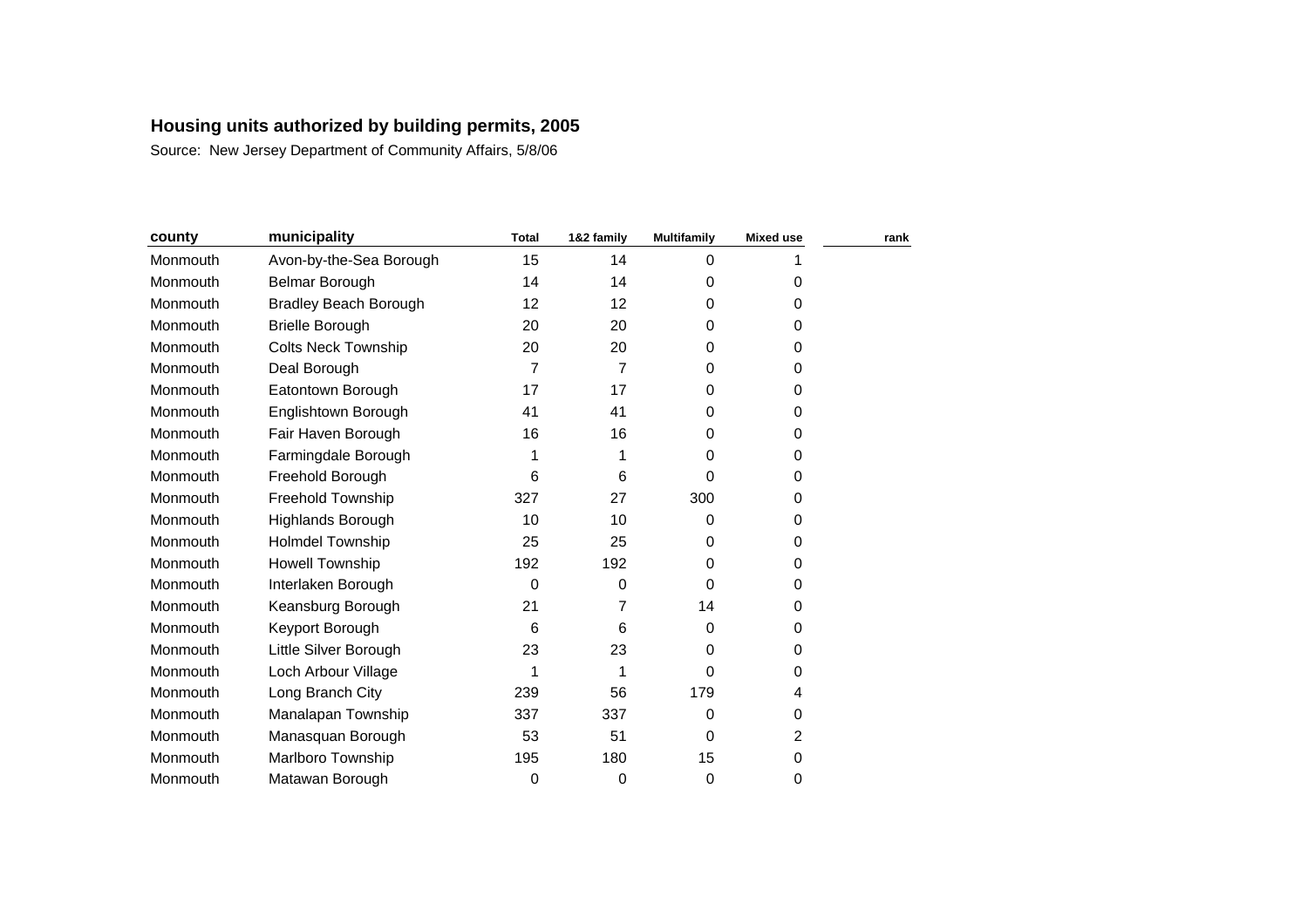| county        | municipality                   | <b>Total</b> | 1&2 family | <b>Multifamily</b> | <b>Mixed use</b> | rank |
|---------------|--------------------------------|--------------|------------|--------------------|------------------|------|
| Monmouth      | Aberdeen Township              | 22           | 22         | $\Omega$           | 0                |      |
| Monmouth      | Middletown Township            | 108          | 108        | $\Omega$           | 0                |      |
| Monmouth      | Millstone Township             | 44           | 44         | $\Omega$           | 0                |      |
| Monmouth      | Monmouth Beach Borough         | 8            | 8          | $\Omega$           | 0                |      |
| Monmouth      | Neptune Township               | 6            | 6          | 0                  | 0                |      |
| Monmouth      | Neptune City Borough           | 2            | 2          | $\Omega$           | 0                |      |
| Monmouth      | <b>Tinton Falls Borough</b>    | 66           | 66         | 0                  | 0                |      |
| Monmouth      | Ocean Township                 | 127          | 127        | 0                  | 0                |      |
| Monmouth      | Oceanport Borough              | 11           | 11         | $\Omega$           | 0                |      |
| Monmouth      | <b>Hazlet Township</b>         | 19           | 19         | 0                  | 0                |      |
| Monmouth      | Red Bank Borough               | 5            | 5          | $\Omega$           | 0                |      |
| Monmouth      | Roosevelt Borough              | 0            | 0          | 0                  | 0                |      |
| Monmouth      | Rumson Borough                 | 34           | 34         | $\Omega$           | 0                |      |
| Monmouth      | Sea Bright Borough             | 14           | 14         | $\Omega$           | 0                |      |
| Monmouth      | Sea Girt Borough               | 28           | 28         | 0                  | 0                |      |
| Monmouth      | Shrewsbury Borough             | 5            | 5          | $\Omega$           | 0                |      |
| Monmouth      | <b>Shrewsbury Township</b>     | 0            | 0          | $\Omega$           | 0                |      |
| Monmouth      | Lake Como                      | 27           | 27         | $\Omega$           | 0                |      |
| Monmouth      | Spring Lake Borough            | 19           | 19         | $\Omega$           | 0                |      |
| Monmouth      | Spring Lake Heights Boro       | 16           | 16         | $\Omega$           | 0                |      |
| Monmouth      | Union Beach Borough            | 8            | 8          | 0                  | 0                |      |
| Monmouth      | <b>Upper Freehold Township</b> | 75           | 72         | 0                  | 3                |      |
| Monmouth      | Wall Township                  | 232          | 115        | 111                | 6                |      |
| Monmouth      | West Long Branch Borough       | 14           | 14         | 0                  | 0                |      |
| <b>Morris</b> | <b>Boonton Town</b>            | 19           | 19         | 0                  | 0                |      |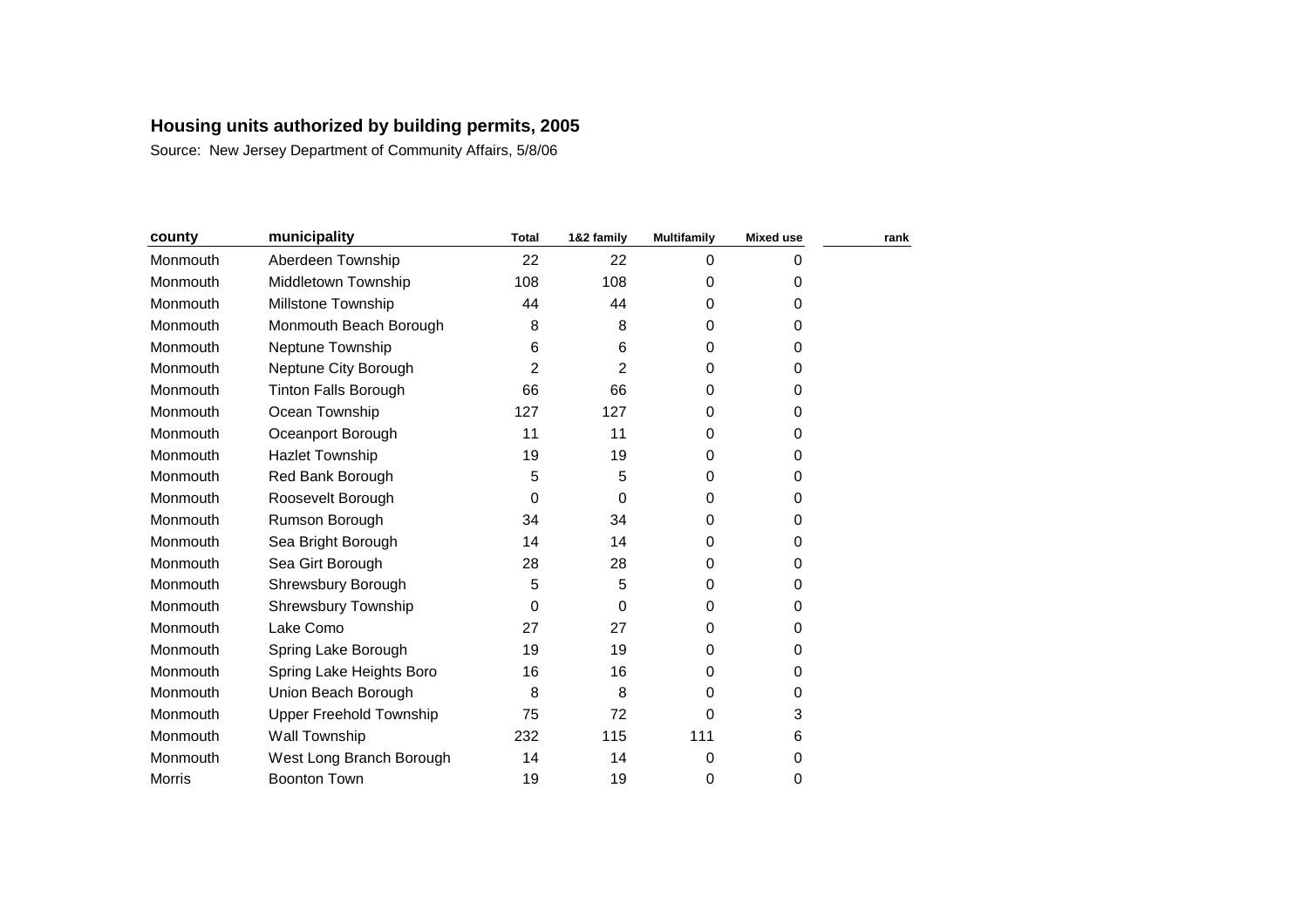| county        | municipality            | <b>Total</b>   | 1&2 family     | <b>Multifamily</b> | <b>Mixed use</b> | rank |
|---------------|-------------------------|----------------|----------------|--------------------|------------------|------|
| Morris        | Boonton Township        | 11             | 11             | $\Omega$           | 0                |      |
| Morris        | <b>Butler Borough</b>   | 10             | 10             | 0                  | 0                |      |
| <b>Morris</b> | Chatham Borough         | 9              | 9              | 0                  | 0                |      |
| <b>Morris</b> | Chatham Township        | 40             | 31             | 9                  | 0                |      |
| <b>Morris</b> | Chester Borough         | 1              |                | 0                  | 0                |      |
| <b>Morris</b> | <b>Chester Township</b> | 19             | 19             | $\Omega$           | 0                |      |
| <b>Morris</b> | Denville Township       | 64             | 64             | $\Omega$           | 0                |      |
| <b>Morris</b> | Dover Town              | 10             | 10             | 0                  | 0                |      |
| Morris        | East Hanover Township   | 20             | 20             | $\Omega$           | 0                |      |
| <b>Morris</b> | Florham Park Borough    | 33             | 33             | 0                  | 0                |      |
| Morris        | <b>Hanover Township</b> | 34             | 33             |                    | 0                |      |
| <b>Morris</b> | Harding Township        | 34             | 34             | 0                  | 0                |      |
| <b>Morris</b> | Jefferson Township      | 105            | 105            | $\Omega$           | 0                |      |
| Morris        | Kinnelon Borough        | 27             | 27             | 0                  | 0                |      |
| <b>Morris</b> | Lincoln Park Borough    | $\mathbf 0$    | $\Omega$       | 0                  | 0                |      |
| <b>Morris</b> | Madison Borough         | 33             | 33             | $\Omega$           | 0                |      |
| <b>Morris</b> | Mendham Borough         | 3              | 3              | 0                  | 0                |      |
| <b>Morris</b> | Mendham Township        | 1              |                | 0                  | 0                |      |
| <b>Morris</b> | Mine Hill Township      | $\overline{2}$ | 2              | 0                  | 0                |      |
| <b>Morris</b> | Montville Township      | 51             | 48             | 0                  | 3                |      |
| <b>Morris</b> | Morris Township         | 10             | 10             | 0                  | 0                |      |
| <b>Morris</b> | Morris Plains Borough   | $\overline{2}$ | $\overline{2}$ | 0                  | 0                |      |
| Morris        | Morristown Town         | 5              | 4              |                    | 0                |      |
| Morris        | Mountain Lakes Borough  | 7              | 7              | 0                  | 0                |      |
| <b>Morris</b> | Mount Arlington Borough | 186            | 22             | 164                | 0                |      |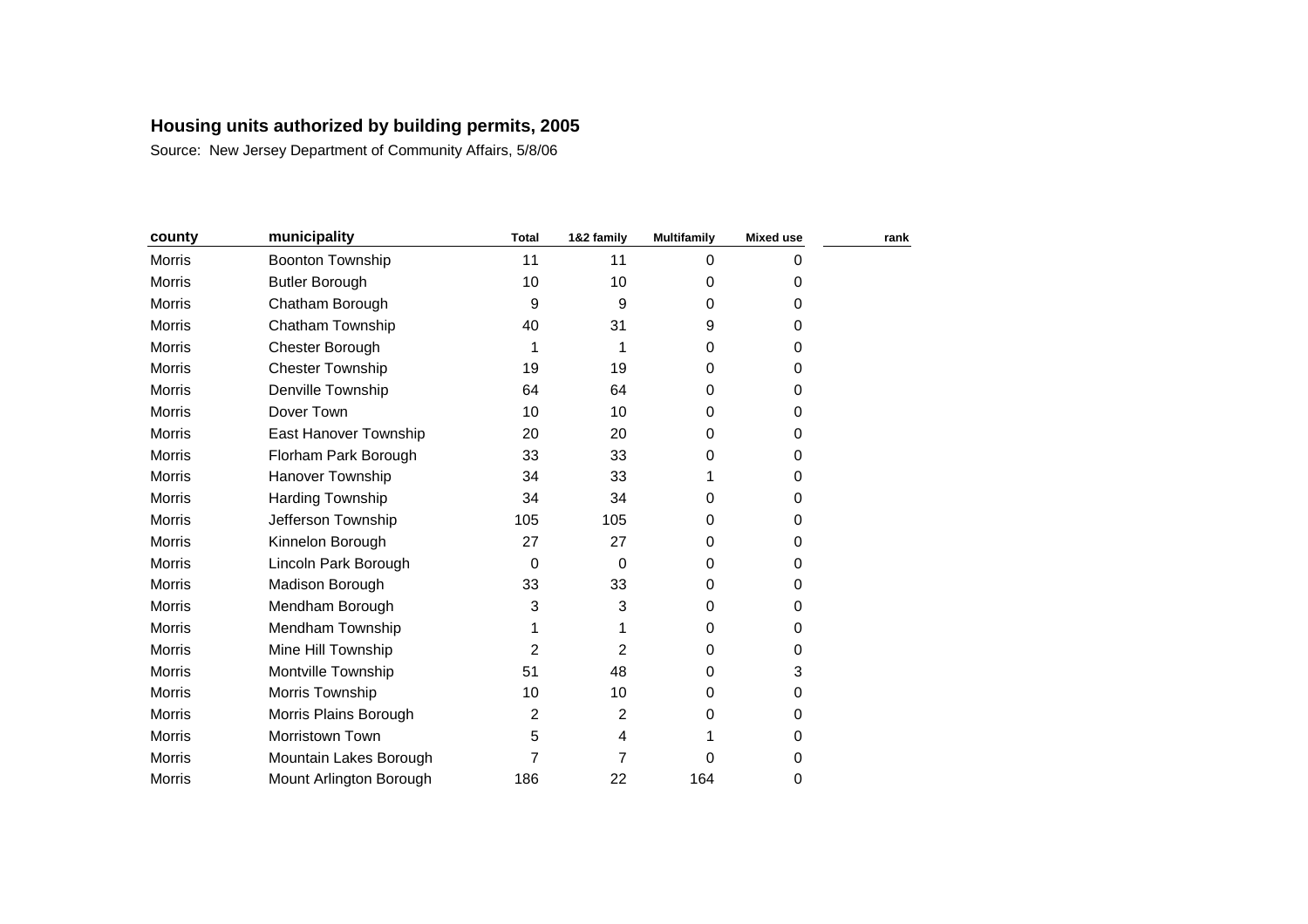| county        | municipality              | <b>Total</b> | 1&2 family | <b>Multifamily</b> | <b>Mixed use</b>        | rank |
|---------------|---------------------------|--------------|------------|--------------------|-------------------------|------|
| Morris        | Mount Olive Township      | 118          | 117        | 0                  |                         |      |
| <b>Morris</b> | Netcong Borough           | 3            | 3          | $\Omega$           | 0                       |      |
| Morris        | Parsippany-Troy Hills Twp | 73           | 73         | 0                  | 0                       |      |
| <b>Morris</b> | Long Hill Township        | 6            | 6          | $\Omega$           | 0                       |      |
| Morris        | Pequannock Township       | 105          | 12         | 93                 | 0                       |      |
| Morris        | Randolph Township         | 35           | 35         | 0                  | 0                       |      |
| Morris        | Riverdale Borough         | 316          | 47         | 264                | 5                       |      |
| Morris        | Rockaway Borough          | 8            | 8          | 0                  | 0                       |      |
| <b>Morris</b> | Rockaway Township         | 84           | 37         | 47                 | 0                       |      |
| Morris        | Roxbury Township          | 168          | 43         | 124                |                         |      |
| <b>Morris</b> | Victory Gardens Borough   | 0            | $\Omega$   | $\Omega$           | 0                       |      |
| Morris        | Washington Township       | 48           | 48         | 0                  | 0                       |      |
| <b>Morris</b> | <b>Wharton Borough</b>    | 1            | 1          | 0                  | 0                       |      |
| Ocean         | Barnegat Light Borough    | 0            | 0          | 0                  | 0                       |      |
| Ocean         | Bay Head Borough          | 9            | 9          | $\Omega$           | 0                       |      |
| Ocean         | Beach Haven Borough       | 40           | 38         | 0                  | 2                       |      |
| Ocean         | Beachwood Borough         | 42           | 42         | 0                  | 0                       |      |
| Ocean         | <b>Berkeley Township</b>  | 115          | 111        | 4                  | 0                       |      |
| Ocean         | <b>Brick Township</b>     | 131          | 131        | 0                  | 0                       |      |
| Ocean         | Dover Township            | 275          | 272        | 3                  | 0                       |      |
| Ocean         | Eagleswood Township       | 26           | 26         | 0                  | 0                       |      |
| Ocean         | Harvey Cedars Borough     | 0            | $\Omega$   | 0                  | 0                       |      |
| Ocean         | Island Heights Borough    | 7            | 6          |                    | 0                       |      |
| Ocean         | Jackson Township          | 746          | 744        | 0                  | $\overline{\mathbf{c}}$ |      |
| Ocean         | Lacey Township            | 90           | 89         | 1                  | 0                       |      |
|               |                           |              |            |                    |                         |      |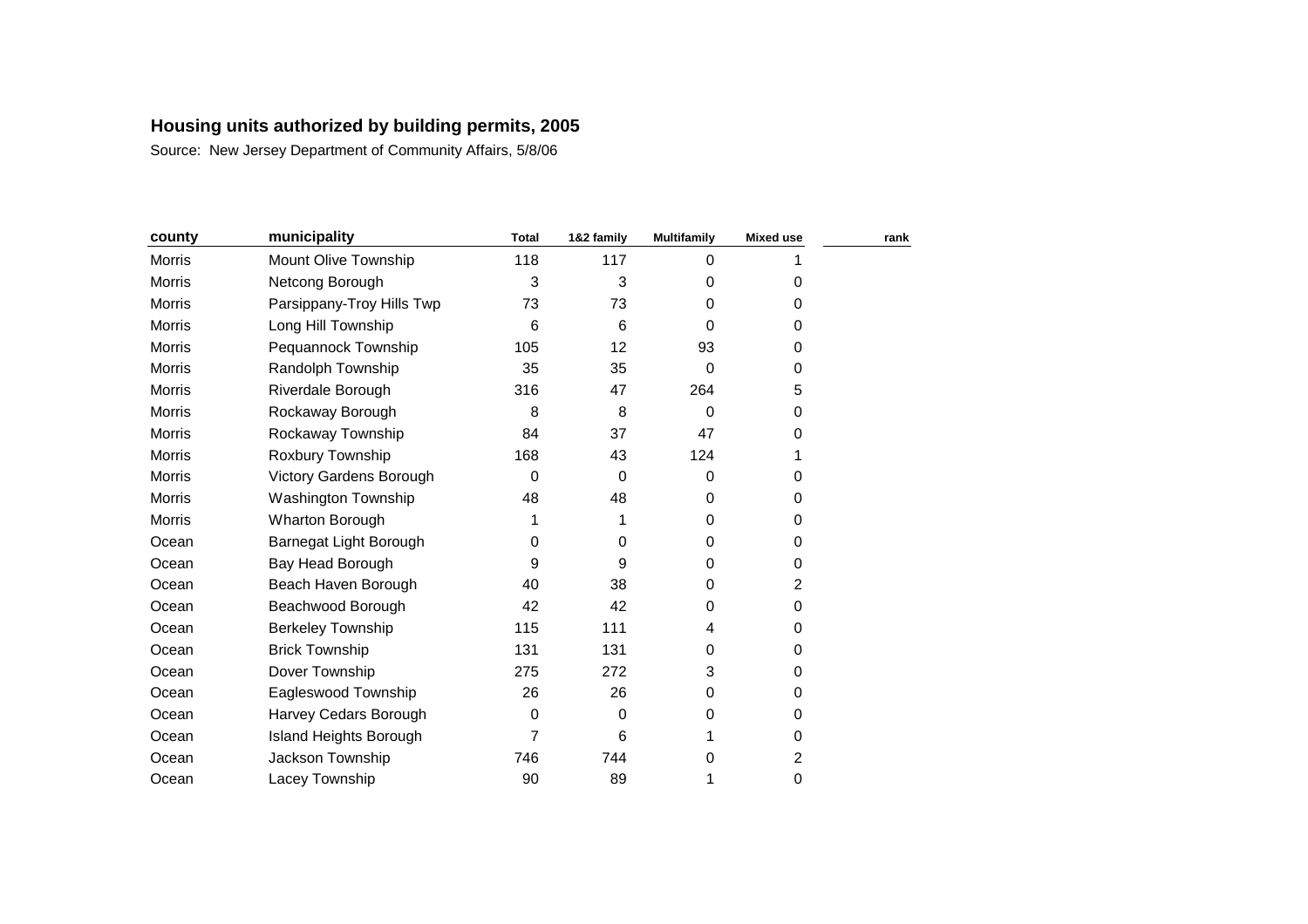| county  | municipality                | <b>Total</b>   | 1&2 family     | <b>Multifamily</b> | <b>Mixed use</b> | rank |
|---------|-----------------------------|----------------|----------------|--------------------|------------------|------|
| Ocean   | Lakehurst Borough           | $\mathbf 0$    | $\Omega$       | $\Omega$           | 0                |      |
| Ocean   | Lakewood Township           | 546            | 474            | 72                 | 0                |      |
| Ocean   | Lavallette Borough          | 27             | 27             | 0                  | $\mathbf 0$      |      |
| Ocean   | Little Egg Harbor Township  | 280            | 269            | $\Omega$           | 11               |      |
| Ocean   | Long Beach Township         | 151            | 151            | 0                  | 0                |      |
| Ocean   | <b>Manchester Township</b>  | 267            | 247            | 20                 | 0                |      |
| Ocean   | Mantoloking Borough         | 4              | 4              | 0                  | 0                |      |
| Ocean   | Ocean Township              | 213            | 210            |                    | 2                |      |
| Ocean   | Ocean Gate Borough          | $\overline{2}$ | 2              | 0                  | 0                |      |
| Ocean   | Pine Beach Borough          | $\mathbf 0$    | 0              | 0                  | 0                |      |
| Ocean   | <b>Plumsted Township</b>    | 30             | 30             | $\Omega$           | 0                |      |
| Ocean   | Point Pleasant Borough      | 53             | 43             | 10                 | 0                |      |
| Ocean   | Point Pleasant Beach Boro   | 18             | 17             | $\Omega$           | 1                |      |
| Ocean   | Seaside Heights Borough     | 54             | 16             | 16                 | 22               |      |
| Ocean   | Seaside Park Borough        | 19             | 19             | $\Omega$           | 0                |      |
| Ocean   | Ship Bottom Borough         | 27             | 27             | 0                  | 0                |      |
| Ocean   | South Toms River Borough    | 13             | 13             | 0                  | 0                |      |
| Ocean   | <b>Stafford Township</b>    | 336            | 181            | 151                | 4                |      |
| Ocean   | Surf City Borough           | 51             | 51             | 0                  | 0                |      |
| Ocean   | <b>Tuckerton Borough</b>    | 15             | 10             | $\Omega$           | 5                |      |
| Ocean   | <b>Barnegat Township</b>    | 394            | 393            | 0                  | 1                |      |
| Passaic | <b>Bloomingdale Borough</b> | $\overline{2}$ | $\overline{2}$ | $\Omega$           | 0                |      |
| Passaic | <b>Clifton City</b>         | 18             | 18             | 0                  | 0                |      |
| Passaic | Haledon Borough             | 3              | 3              | 0                  | 0                |      |
| Passaic | Hawthorne Borough           | 16             | 16             | 0                  | 0                |      |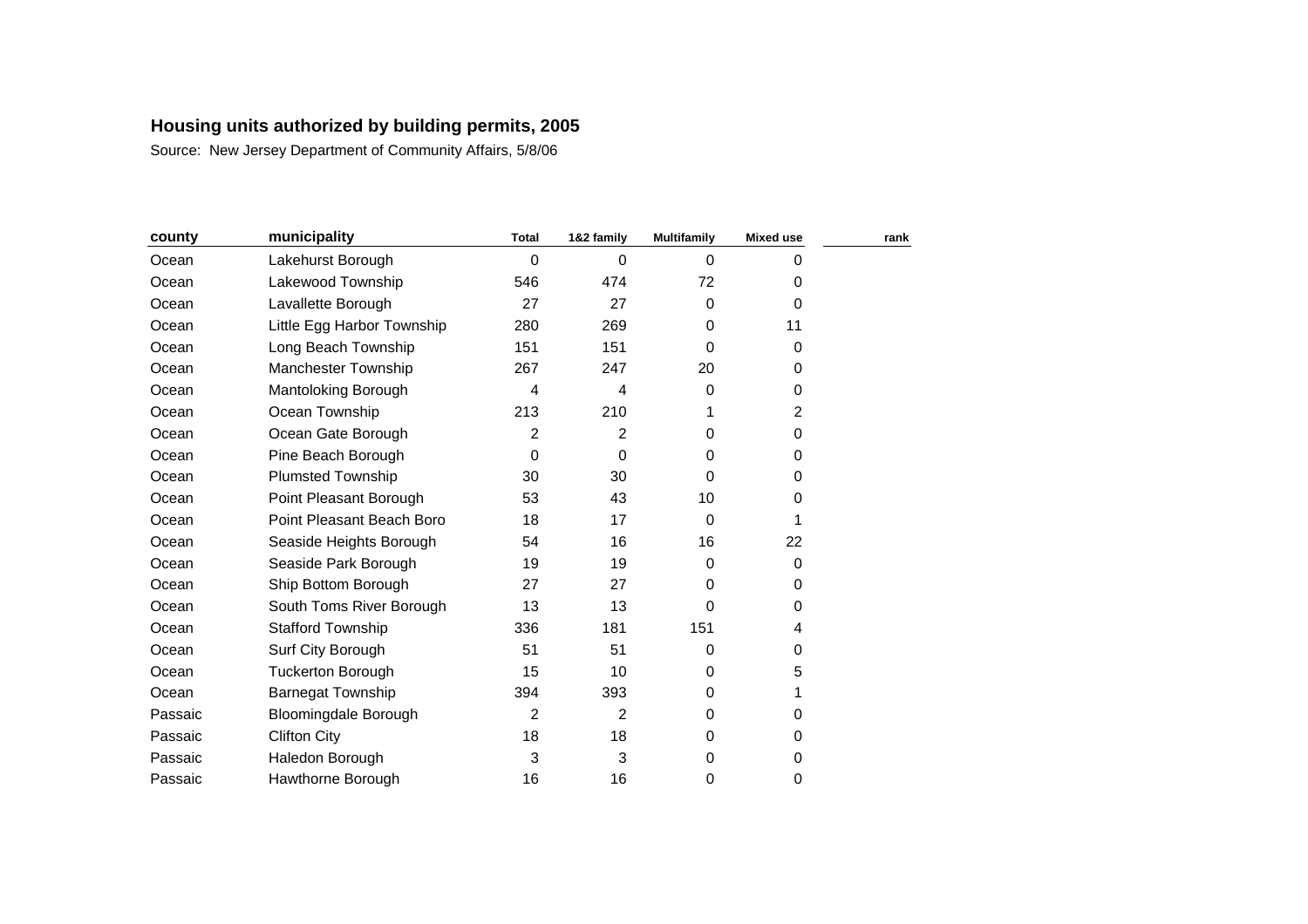| county  | municipality                  | <b>Total</b> | 1&2 family | <b>Multifamily</b> | <b>Mixed use</b> | rank |
|---------|-------------------------------|--------------|------------|--------------------|------------------|------|
| Passaic | Little Falls Township         | 3            | 3          | $\Omega$           | 0                |      |
| Passaic | North Haledon Borough         | 11           | 11         | 0                  | 0                |      |
| Passaic | Passaic City                  | 73           | 53         | 20                 | 0                |      |
| Passaic | Paterson City                 | 377          | 271        | 105                | 1                |      |
| Passaic | Pompton Lakes Borough         | 5            | 5          | $\Omega$           | 0                |      |
| Passaic | Prospect Park Borough         | 2            | 2          | 0                  | 0                |      |
| Passaic | Ringwood Borough              | 16           | 16         | 0                  | 0                |      |
| Passaic | Totowa Borough                | 18           | 18         | 0                  | 0                |      |
| Passaic | Wanaque Borough               | 234          | 6          | 228                | 0                |      |
| Passaic | Wayne Township                | 29           | 27         | $\Omega$           | 2                |      |
| Passaic | West Milford Township         | 32           | 30         |                    |                  |      |
| Passaic | West Paterson Borough         | 28           | 12         | 16                 | 0                |      |
| Salem   | Alloway Township              | 35           | 35         | 0                  | 0                |      |
| Salem   | Elmer Borough                 |              |            | 0                  | 0                |      |
| Salem   | Elsinboro Township            |              |            | 0                  | 0                |      |
| Salem   | Lower Alloways Creek Twp      |              |            | 0                  | 0                |      |
| Salem   | Mannington Township           | 8            | 7          | 0                  |                  |      |
| Salem   | <b>Oldmans Township</b>       | 3            | 3          | $\Omega$           | 0                |      |
| Salem   | Penns Grove Borough           | 4            | 4          | $\Omega$           | 0                |      |
| Salem   | Pennsville Township           | 56           | 56         | $\Omega$           | 0                |      |
| Salem   | Pilesgrove Township           | 52           | 52         | 0                  | 0                |      |
| Salem   | Pittsgrove Township           | 52           | 52         | $\Omega$           | 0                |      |
| Salem   | Quinton Township              | 10           | 10         | $\Omega$           | 0                |      |
| Salem   | Salem City                    | 0            | $\Omega$   | 0                  | 0                |      |
| Salem   | <b>Carneys Point Township</b> | 27           | 25         | 0                  | $\overline{c}$   |      |
|         |                               |              |            |                    |                  |      |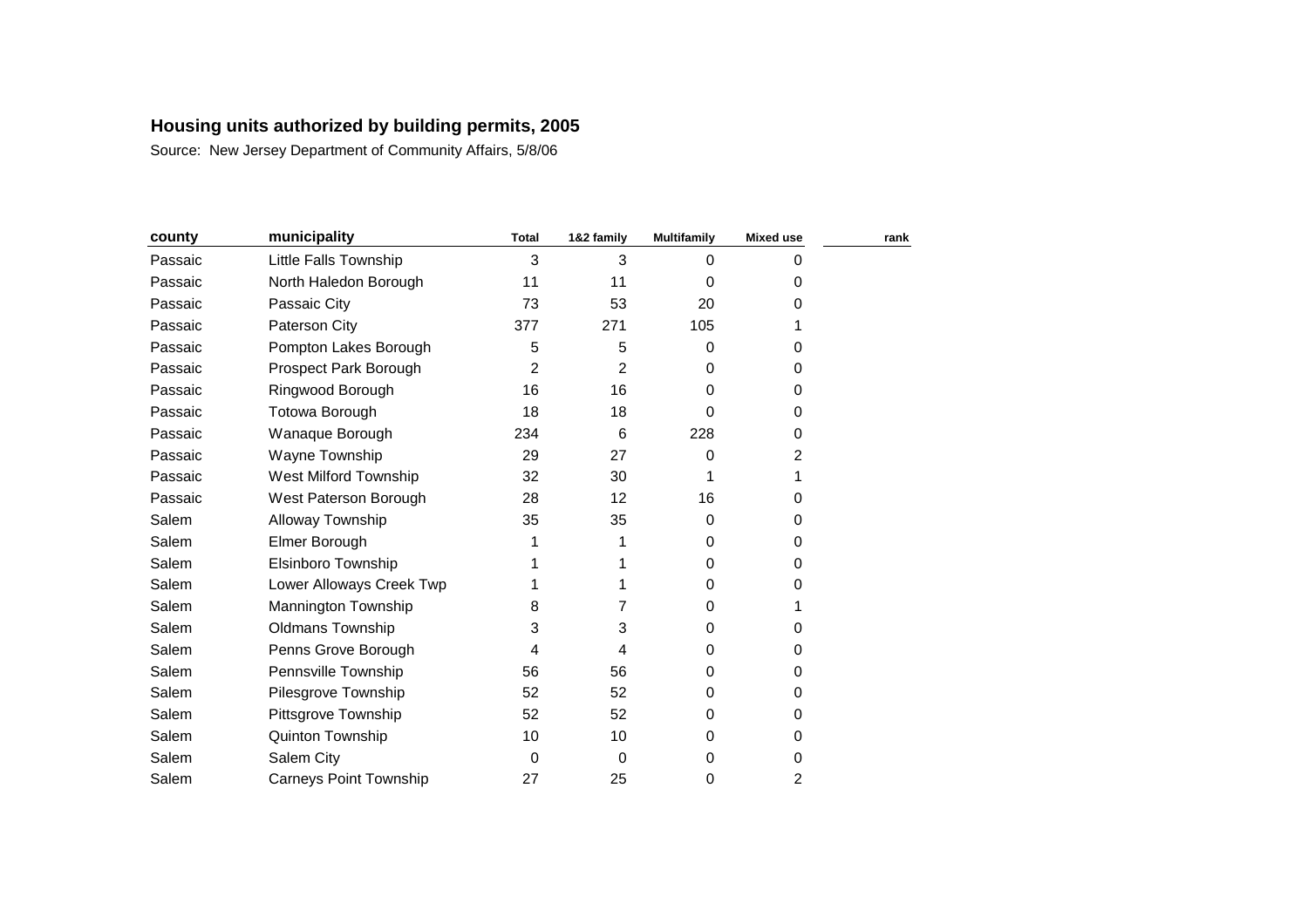| municipality                | <b>Total</b> | 1&2 family | <b>Multifamily</b> | <b>Mixed use</b> | rank |
|-----------------------------|--------------|------------|--------------------|------------------|------|
| Upper Pittsgrove Township   | 9            | 9          | $\Omega$           | 0                |      |
| Woodstown Borough           | 19           | 19         | 0                  | 0                |      |
| <b>Bedminster Township</b>  | 4            | 4          | 0                  | 0                |      |
| <b>Bernards Township</b>    | 23           | 23         | 0                  | 0                |      |
| Bernardsville Borough       | 10           | 10         | 0                  | 0                |      |
| Bound Brook Borough         | 0            | 0          | $\Omega$           | 0                |      |
| <b>Branchburg Township</b>  | 13           | 13         | 0                  | 0                |      |
| <b>Bridgewater Township</b> | 45           | 45         | $\Omega$           | 0                |      |
| Far Hills Borough           | 1            |            | $\Omega$           | 0                |      |
| Franklin Township           | 498          | 456        | 42                 | 0                |      |
| Green Brook Township        | 39           | 39         | $\Omega$           | 0                |      |
| Hillsborough Township       | 15           | 15         | 0                  | 0                |      |
| Manville Borough            | 5            | 5          | 0                  | 0                |      |
| Millstone Borough           | 0            | $\Omega$   | $\Omega$           | 0                |      |
| Montgomery Township         | 20           | 17         | 3                  | 0                |      |
| North Plainfield Borough    | 3            | 3          | 0                  | 0                |      |
| Peapack-Gladstone Boro      | 1            |            | 0                  | 0                |      |
| Raritan Borough             | 245          | 5          | 240                | 0                |      |
| Rocky Hill Borough          | 0            | 0          | 0                  | 0                |      |
| Somerville Borough          | 12           | 8          | 4                  | 0                |      |
| South Bound Brook Boro      | 184          | 18         | 166                | 0                |      |
| Warren Township             | 31           | 31         | $\Omega$           | 0                |      |
| Watchung Borough            | 44           | 30         | 14                 | 0                |      |
| Andover Borough             | 0            | 0          | $\Omega$           | 0                |      |
| Andover Township            | 49           | 45         | 0                  | 4                |      |
|                             |              |            |                    |                  |      |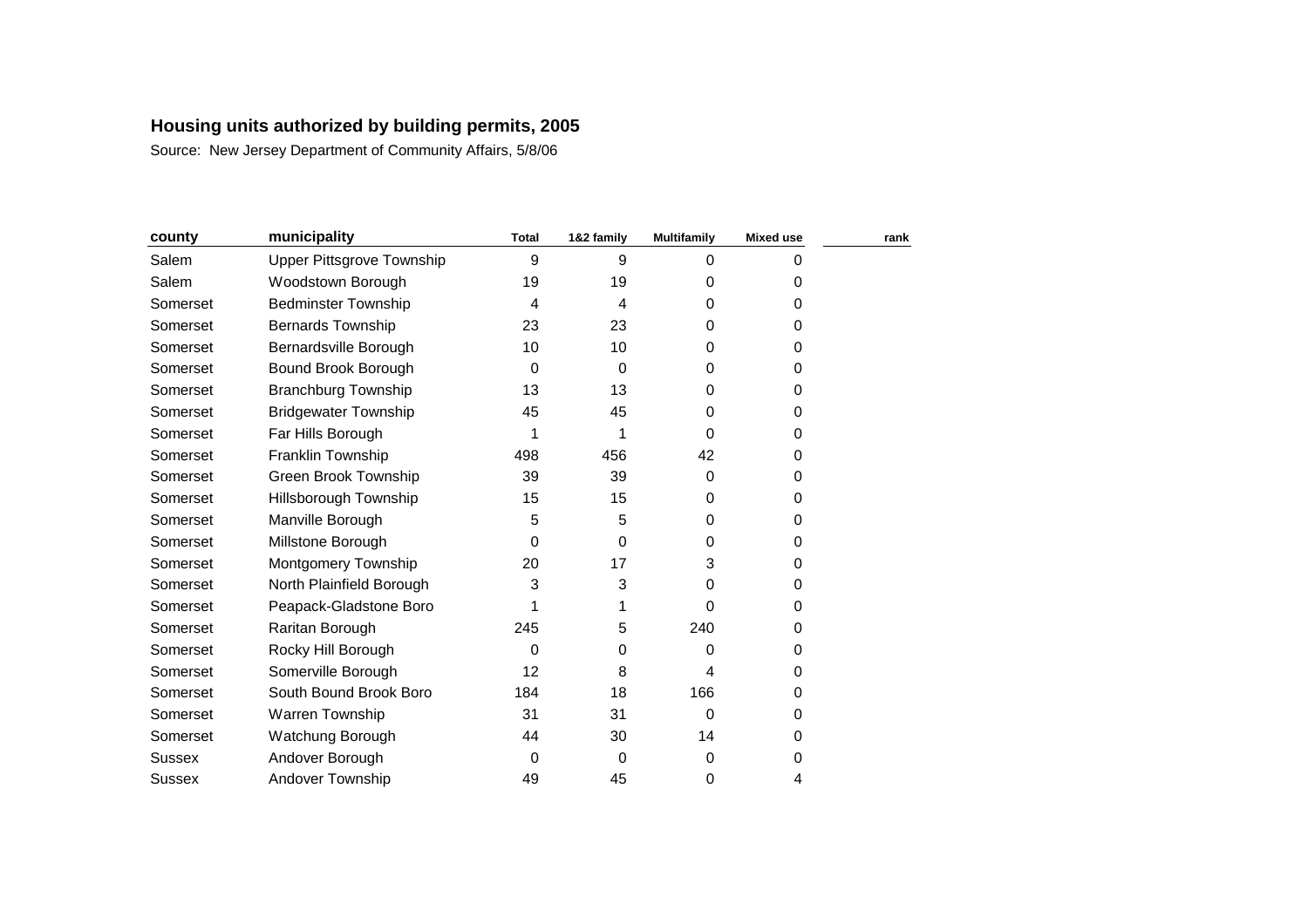| county        | municipality                     | <b>Total</b> | 1&2 family     | <b>Multifamily</b> | <b>Mixed use</b> | rank |
|---------------|----------------------------------|--------------|----------------|--------------------|------------------|------|
| <b>Sussex</b> | <b>Branchville Borough</b>       | 2            | $\overline{2}$ | $\Omega$           | 0                |      |
| Sussex        | <b>Byram Township</b>            | 13           | 13             | 0                  | 0                |      |
| <b>Sussex</b> | Frankford Township               | 14           | 14             | $\Omega$           | 0                |      |
| Sussex        | Franklin Borough                 | 2            | $\overline{2}$ | $\Omega$           | 0                |      |
| <b>Sussex</b> | Fredon Township                  | 28           | 27             | 0                  |                  |      |
| <b>Sussex</b> | Green Township                   | 6            | 6              | 0                  | 0                |      |
| Sussex        | Hamburg Borough                  | 11           | 11             | $\Omega$           | 0                |      |
| <b>Sussex</b> | Hampton Township                 | 9            | 9              | 0                  | 0                |      |
| Sussex        | Hardyston Township               | 195          | 195            | 0                  | 0                |      |
| <b>Sussex</b> | Hopatcong Borough                | 7            | 6              | $\Omega$           |                  |      |
| Sussex        | Lafayette Township               | 11           | 11             | 0                  | 0                |      |
| <b>Sussex</b> | Montague Township                | 40           | 40             | $\Omega$           | 0                |      |
| Sussex        | Newton Town                      | 45           | $\Omega$       | 45                 | 0                |      |
| <b>Sussex</b> | Ogdensburg Borough               | 5            | 5              | $\Omega$           | 0                |      |
| <b>Sussex</b> | Sandyston Township               | 1            |                | 0                  | 0                |      |
| <b>Sussex</b> | Sparta Township                  | 75           | 75             | 0                  | 0                |      |
| <b>Sussex</b> | Stanhope Borough                 | 1            | 1              | 0                  | 0                |      |
| <b>Sussex</b> | <b>Stillwater Township</b>       | 13           | 13             | $\Omega$           | 0                |      |
| <b>Sussex</b> | Sussex Borough                   | 5            | 5              | 0                  | 0                |      |
| Sussex        | Vernon Township                  | 64           | 64             | 0                  | 0                |      |
| Sussex        | Walpack Township                 | 0            | $\Omega$       | 0                  | 0                |      |
| <b>Sussex</b> | Wantage Township                 | 79           | 79             | $\Omega$           | 0                |      |
| Union         | <b>Berkeley Heights Township</b> | 50           | 34             | 16                 | 0                |      |
| Union         | <b>Clark Township</b>            | 46           | 45             | 1                  | 0                |      |
| Union         | <b>Cranford Township</b>         | 21           | 21             | 0                  | 0                |      |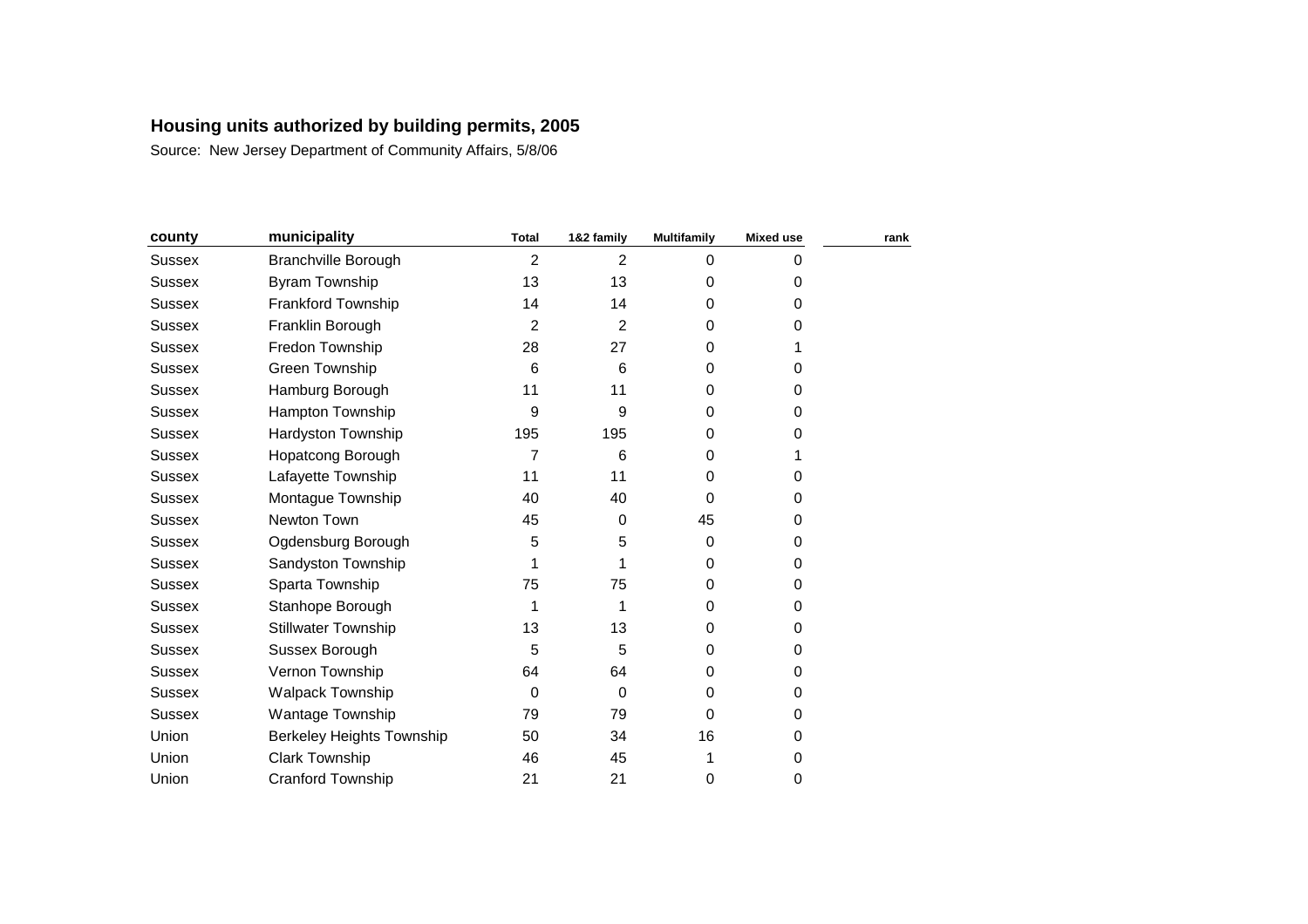| county | municipality               | <b>Total</b>   | 1&2 family     | <b>Multifamily</b> | <b>Mixed use</b> | rank |
|--------|----------------------------|----------------|----------------|--------------------|------------------|------|
| Union  | Elizabeth City             | 549            | 433            | 116                | 0                |      |
| Union  | Fanwood Borough            | 8              | 8              | 0                  | 0                |      |
| Union  | Garwood Borough            | 52             | 8              | 44                 | 0                |      |
| Union  | Hillside Township          | 38             | 38             | $\Omega$           | 0                |      |
| Union  | Kenilworth Borough         | 18             | 18             | 0                  | 0                |      |
| Union  | Linden City                | 32             | 29             | 3                  | 0                |      |
| Union  | Mountainside Borough       | 15             | 15             | $\Omega$           | 0                |      |
| Union  | New Providence Borough     | 64             | 28             | 36                 | 0                |      |
| Union  | <b>Plainfield City</b>     | 17             | 17             | $\Omega$           | 0                |      |
| Union  | <b>Rahway City</b>         | 132            | 132            | $\Omega$           | 0                |      |
| Union  | Roselle Borough            | $\overline{c}$ | $\overline{2}$ | 0                  | 0                |      |
| Union  | Roselle Park Borough       | 6              | 6              | 0                  | 0                |      |
| Union  | Scotch Plains Township     | 70             | 70             | $\Omega$           | 0                |      |
| Union  | Springfield Township       | 53             | 8              | 45                 | 0                |      |
| Union  | Summit City                | 23             | 23             | 0                  | 0                |      |
| Union  | Union Township             | 26             | 24             | $\overline{2}$     | 0                |      |
| Union  | <b>Westfield Town</b>      | 92             | 92             | $\Omega$           | 0                |      |
| Union  | Winfield Township          | 0              | $\Omega$       | $\Omega$           | 0                |      |
| Warren | Allamuchy Township         | 50             | 50             | 0                  | 0                |      |
| Warren | Alpha Borough              | 1              |                | 0                  | 0                |      |
| Warren | <b>Belvidere Town</b>      | 2              | $\overline{2}$ | 0                  | 0                |      |
| Warren | <b>Blairstown Township</b> | 17             | 17             | $\Omega$           | 0                |      |
| Warren | Franklin Township          | 8              | 8              | $\Omega$           | 0                |      |
| Warren | Frelinghuysen Township     | 14             | 14             | 0                  | 0                |      |
| Warren | <b>Greenwich Township</b>  | 7              | 7              | 0                  | 0                |      |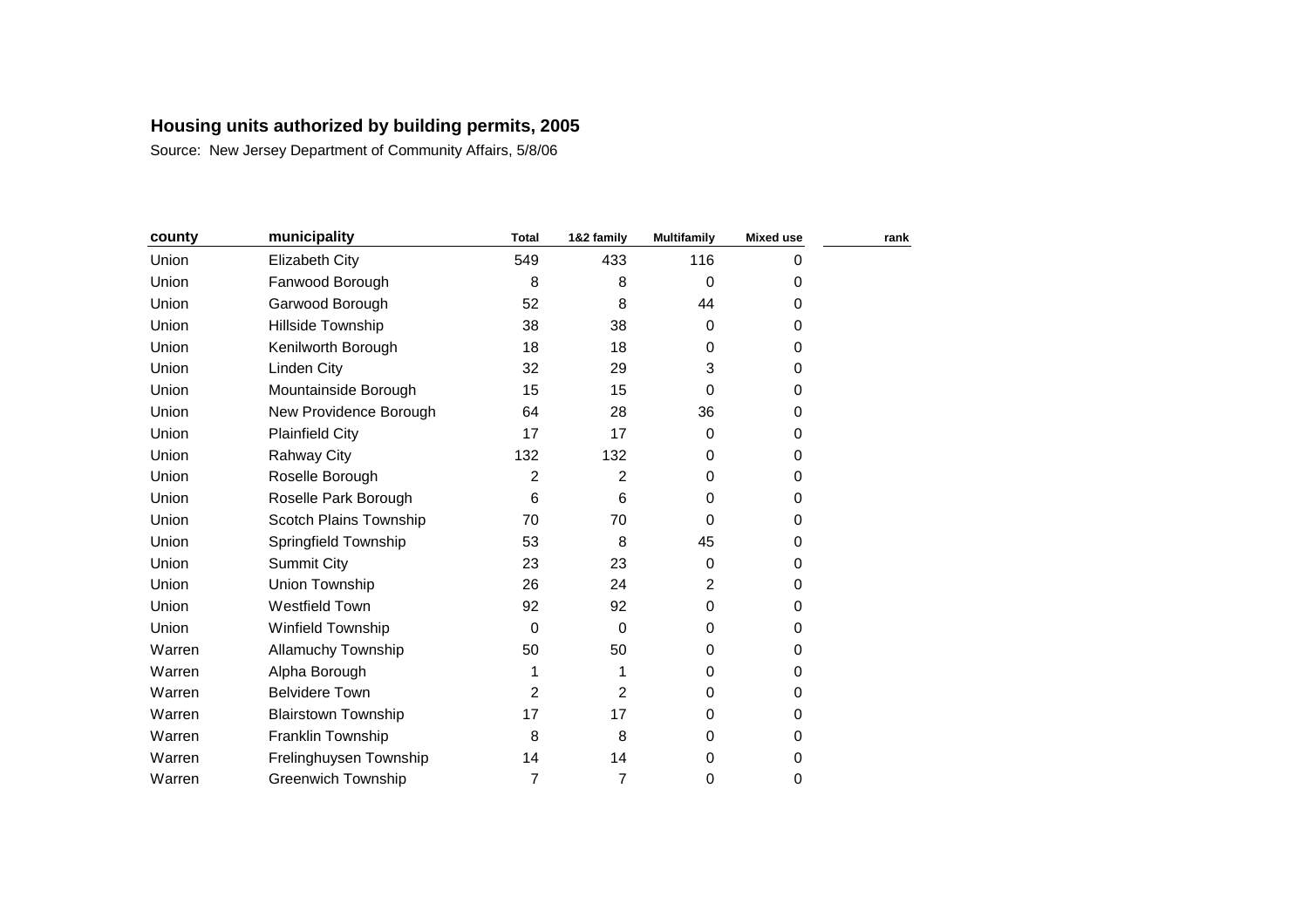| county | municipality             | Total             | 1&2 family | <b>Multifamily</b> | <b>Mixed use</b> | rank |
|--------|--------------------------|-------------------|------------|--------------------|------------------|------|
| Warren | Hackettstown Town        | 33                |            | 32                 | 0                |      |
| Warren | <b>Hardwick Township</b> | 8                 | 8          | 0                  | 0                |      |
| Warren | Harmony Township         | 18                | 18         | O                  | 0                |      |
| Warren | Hope Township            | 3                 | 3          | O                  | 0                |      |
| Warren | Independence Township    | 9                 | 9          | Ω                  |                  |      |
| Warren | Knowlton Township        | 10                | 9          | Ω                  |                  |      |
| Warren | Liberty Township         | 9                 |            | 0                  | 2                |      |
| Warren | Lopatcong Township       | 56                | 56         | O                  | 0                |      |
| Warren | Mansfield Township       | 22                | 16         | 6                  | 0                |      |
| Warren | <b>Oxford Township</b>   | 5                 | 5          | 0                  | 0                |      |
| Warren | Pahaquary Township       | See Hardwick Twp. |            |                    |                  |      |
| Warren | Phillipsburg Town        | 4                 | 4          | 0                  | 0                |      |
| Warren | Pohatcong Township       | 2                 | 2          | O                  | 0                |      |
| Warren | Washington Borough       | 5                 | 5          | O                  | 0                |      |
| Warren | Washington Township      | 20                | 20         | 0                  |                  |      |
| Warren | White Township           | 56                |            | 48                 |                  |      |
|        | <b>State Buildings</b>   | 0                 | 0          | 0                  | 0                |      |